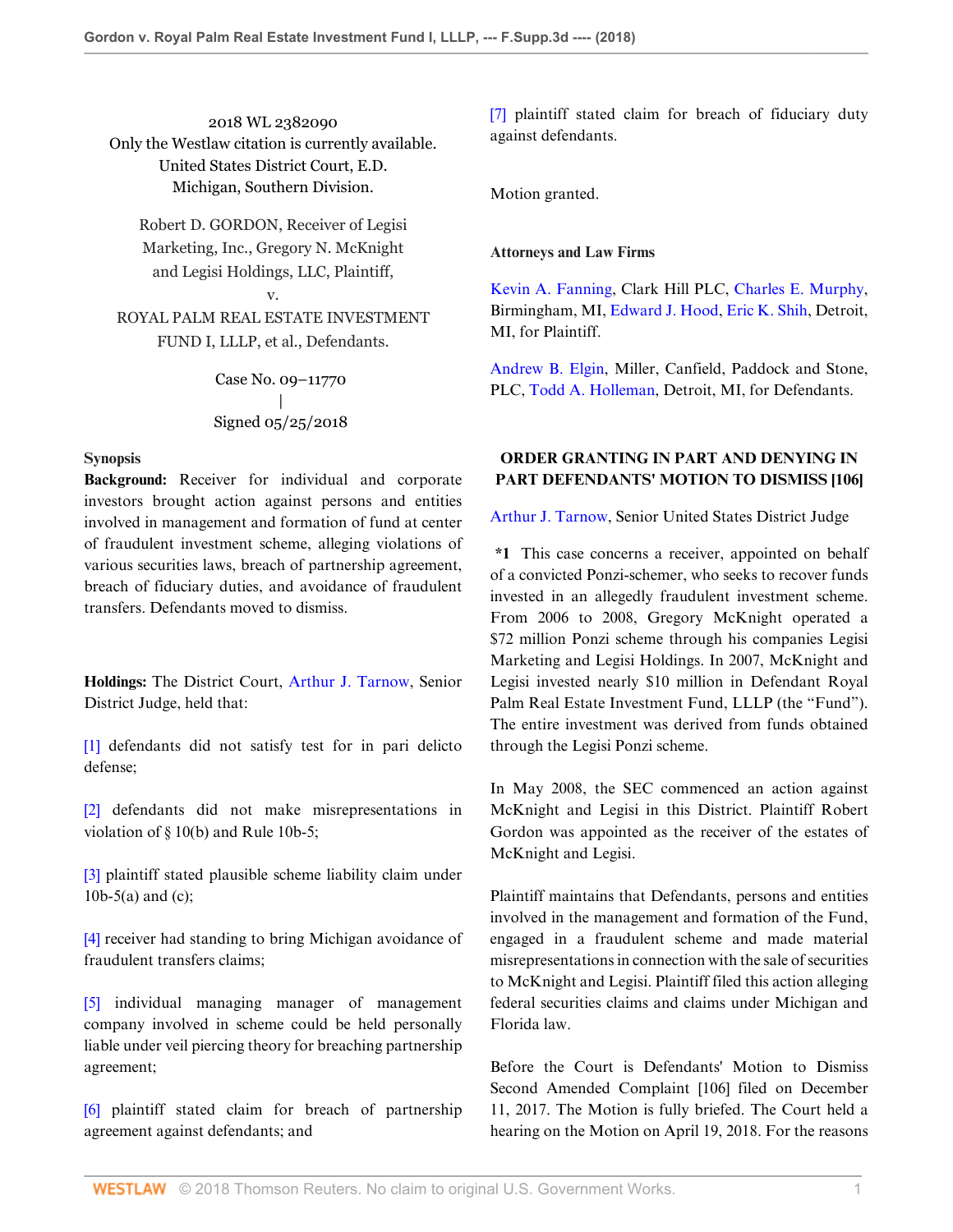explained below, the Motion is **GRANTED in part and DENIED in part**.

### **FACTUAL BACKGROUND**

### **I. Legisi Ponzi Scheme**

<span id="page-1-0"></span>In December 2005, Gregory McKnight began offering and selling unregistered investment contracts in a pooled investment program called Legisi.com ("Legisi Program"). In February 2006, McKnight formed Legisi Holdings, LLC.<sup>[1](#page-9-0)</sup> In January 2007, McKnight formed Legisi Marketing, Inc., a company used to hold and invest funds he received from investors.

Legisi was a Ponzi scheme which reported fictitious profits and used principal investments to pay other investors. Legisi promised returns ranging from 7.5% to 15% per month or 90% to 180% per year. By November 2007, Legisi had raised over \$72 million from 3,000–5,000 investors.

## **II. Royal Palm entities and Sierra**

Defendants Bruce, Robert, and Roxanne Rosetto<sup>[2](#page-9-1)</sup> are Florida residents involved in the formation and management of various business entities. The entities include the following Defendants: The Fund; Royal Palm Investment Management Company, LLC ("Management Company"); and Royal Marketing Services, LLC ("Royal Marketing").<sup>[3](#page-9-2)</sup>

<span id="page-1-2"></span>Bruce Rosetto was corporate and securities counsel for a separate entity, the Sierra Equity Group, LLC ("Sierra"). Former defendants in this action, Alan Goddard, Michael Lichtenstein, and Eric Bloom, were members of Sierra.

Beginning in late 2006, the Rosettos, along with Goddard, Lichtenstein, and Bloom, formed Royal Marketing. Bruce and Roxanne Rosetto are 50–50 members of Royal Marketing.

**\*2** The Rosettos also formed the Management Company with Goddard, Lichtenstein, and Bloom, who are the Company's members. It is alleged that Bruce and Roxanne Rosetto are 25% members of the Management Company.

Plaintiff alleges, in detail, that the Rosetto Defendants, along with Goddard, Lichtenstein, and Bloom, carried out several interconnected investment schemes to defraud investors and operated a Ponzi scheme through the Royal Palm entities.

# **III. The Fund**

In January 2007, the Rosettos and Goddard began to form the Fund, a limited liability limited partnership. The Fund's stated purpose was to contract for the purchase of homes and condominiums and to buy and sell real estate properties in Florida. The Management Company, a separate entity managed by Bruce Rosetto, was the General Partner of the Fund. Bruce Rosetto was responsible for creating the Fund and for day-to-day business decisions.

On March 14, 2007, Lichtenstein, on behalf of the Fund and other Royal Palm entities, called McKnight to offer and sell securities to him by phone. Plaintiff alleges that Lichtenstein promised high gains within a short period of time and made material omissions in connection with the offer and sale. By March 22, 2007, McKnight and Legisi committed to invest \$5–10 million in the Fund. Between April and June 2007, Legisi invested a total of \$9,440,068.55 in the Fund. All of the funds invested were derived from the Legisi Ponzi scheme.

<span id="page-1-1"></span>On May 9, 2007, Sierra and the Fund entered into a Selling Agreement according to which Sierra became the Fund's selling agent.

On May 11, 2007, McKnight, on behalf of Legisi, signed the Partnership Agreement making Legisi Marketing the Fund's only limited partner.

On May 15, 2007, McKnight told Goddard, Lichtenstein, and Bloom that he and Legisi had been subpoenaed by Michigan's Office of Financial and Insurance Services. On May 25, 2007, the SEC subpoenaed McKnight and Legisi. Goddard, Lichtenstein, and Bloom referred McKnight to Sierra's attorney who agreed to represent McKnight. After he was subpoenaed, McKnight transferred nearly \$7 million to the Fund.

In the months that followed, the Rosettos, and Goddard, Lichtenstein, and Bloom changed the terms of the Fund's Offering. Such changes were neither disclosed to McKnight nor Legisi. In October 2007, the final transaction documents were delivered to McKnight and Legisi.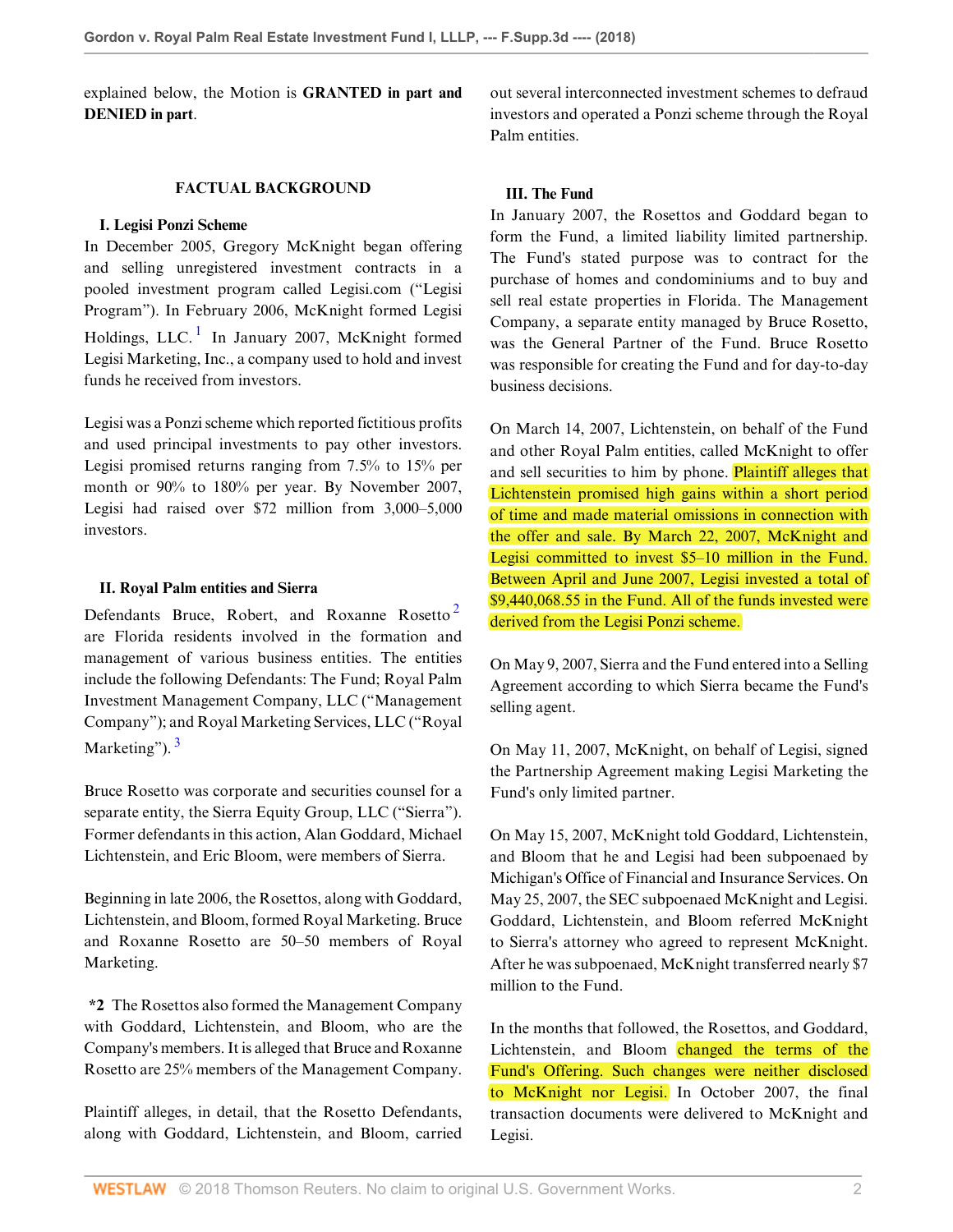### **PROCEDURAL HISTORY**

#### **I. Related Proceedings**

### **A. SEC action and FINRA arbitration**

On May 5, 2008, the SEC commenced an action alleging violations of various securities laws against McKnight and Legisi. *United States Securities and Exchange Commission v. McKnight, et al.*, No. 08–11887 (E.D. Mich. 2008) ("SEC Action"). The Court appointed Robert Gordon as the receiver for the estates of McKnight and Legisi Holdings.

On March 23, 2009, Plaintiff commenced a FINRA Action (No. 09–01690) against Goddard, Lichtenstein, and Bloom ("FINRA Respondents").<sup>[4](#page-9-3)</sup> "The FINRA claims were premised on the FINRA Defendants' alleged misconduct in recommending certain investments to Legisi Marketing through McKnight, including the approximately \$9.4 million that Legisi Marketing had invested in [the Fund]." [Dkt. # 64 at 4]. The parties entered into arbitration. On March 20, 2015, Plaintiff and the FINRA Respondents reached a settlement.

**\*3** On July 14, 2015, the Court, in the SEC Action, granted Plaintiff's Motion for Order Approving Settlement Resolving Claims Asserted in FINRA Arbitration. [Dkt. # 627]. On January 9, 2016, the FINRA arbitration award became final. The SEC Action remains pending.

### **B. Criminal proceedings against McKnight**

On February 14, 2012, the Government filed an Information charging McKnight with Wire Fraud. *United States v. McKnight*, No. 12–20101 (E.D. Mich. 2012). Pursuant to a Rule 11 Plea Agreement, McKnight pleaded guilty to Wire Fraud on February 16, 2012. On August 7, 2013, the Court sentenced McKnight to 15 years and 8 months of imprisonment and ordered him to pay \$48.9 million in restitution. The Sixth Circuit affirmed McKnight's conviction on June 18, 2014. Neither party has provided the amount of restitution still owed to Legisi's victims.

#### **II. The Instant Action**

Plaintiff commenced this action on May 7, 2009. In the original complaint, Plaintiff named as Defendants: the Fund; the Management Company; Royal Marketing; Bruce, Robert, and Roxanne Rosetto; and the FINRA Respondents.

On March 8, 2011, the Court dismissed without prejudice the FINRA Respondents on the basis that the claims Plaintiff asserted against them were within the scope of the FINRA arbitration agreement. The Court stayed the action against the remaining Defendants pending resolution of the FINRA arbitration.

<span id="page-2-0"></span>On December 9, 2016, the Court lifted the stay. On November 7, 2017, Plaintiff filed the Second Amended Complaint [101] ("Complaint") alleging: Violation of § 10(b) of the Securities Exchange Act and SEC Rule 10b– 5 (Count I); Violation of § 78t of the Exchange Act (Count II); Violation of the Michigan Uniform Securities Act (Count III); Violation of the Florida Securities Transaction Act (Count IV); Breach of Partnership Agreement (Count V); Violation of Florida Revised Uniform Limited Partnership Act (Count VI); Common Law Breach of Fiduciary Duty (Count VII); Common Law Fraud (Count VIII); Innocent Misrepresentation (Count IX); Avoidance of Fraudulent Transfers Pursuant to M.C.L.  $§$  566.35(1) (Count X); Avoidance of Fraudulent Transfers Pursuant to [M.C.L. § 566.34\(1\)](http://www.westlaw.com/Link/Document/FullText?findType=L&pubNum=1000043&cite=MIST566.34&originatingDoc=Ie0dc0020607311e88808c81b5a222cba&refType=SP&originationContext=document&vr=3.0&rs=cblt1.0&transitionType=DocumentItem&contextData=(sc.Folder*cid.8c6830bd08db4649a123d2eba321c023*oc.Search)#co_pp_f1c50000821b0) (Count XI); Aiding/Abetting Tortious Conduct (Count XII); Tortious Interference with Contract (Count XIII); Silent Fraud (Count XIV); and Fraudulent Inducement (Count XV).

### **LEGAL STANDARDS**

Defendants move to dismiss the Complaint for failure to state a claim pursuant to [Fed. R. Civ. P. 12\(b\)\(6\)](http://www.westlaw.com/Link/Document/FullText?findType=L&pubNum=1000600&cite=USFRCPR12&originatingDoc=Ie0dc0020607311e88808c81b5a222cba&refType=LQ&originationContext=document&vr=3.0&rs=cblt1.0&transitionType=DocumentItem&contextData=(sc.Folder*cid.8c6830bd08db4649a123d2eba321c023*oc.Search)). "To survive a motion to dismiss, [plaintiff] must allege 'enough facts to state a claim to relief that is plausible on its face.' " *[Traverse Bay Area Intermediate Sch. Dist. v. Mich. Dep't](http://www.westlaw.com/Link/Document/FullText?findType=Y&serNum=2022683579&pubNum=0000506&originatingDoc=Ie0dc0020607311e88808c81b5a222cba&refType=RP&fi=co_pp_sp_506_627&originationContext=document&vr=3.0&rs=cblt1.0&transitionType=DocumentItem&contextData=(sc.Folder*cid.8c6830bd08db4649a123d2eba321c023*oc.Search)#co_pp_sp_506_627) of Educ.*[, 615 F.3d 622, 627 \(6th Cir. 2010\)](http://www.westlaw.com/Link/Document/FullText?findType=Y&serNum=2022683579&pubNum=0000506&originatingDoc=Ie0dc0020607311e88808c81b5a222cba&refType=RP&fi=co_pp_sp_506_627&originationContext=document&vr=3.0&rs=cblt1.0&transitionType=DocumentItem&contextData=(sc.Folder*cid.8c6830bd08db4649a123d2eba321c023*oc.Search)#co_pp_sp_506_627) (quoting *[Bell](http://www.westlaw.com/Link/Document/FullText?findType=Y&serNum=2012293296&pubNum=0000708&originatingDoc=Ie0dc0020607311e88808c81b5a222cba&refType=RP&originationContext=document&vr=3.0&rs=cblt1.0&transitionType=DocumentItem&contextData=(sc.Folder*cid.8c6830bd08db4649a123d2eba321c023*oc.Search)) Atl. Corp. v. Twombly*[, 550 U.S. 544, 570, 127 S.Ct. 1955,](http://www.westlaw.com/Link/Document/FullText?findType=Y&serNum=2012293296&pubNum=0000708&originatingDoc=Ie0dc0020607311e88808c81b5a222cba&refType=RP&originationContext=document&vr=3.0&rs=cblt1.0&transitionType=DocumentItem&contextData=(sc.Folder*cid.8c6830bd08db4649a123d2eba321c023*oc.Search)) [167 L.Ed.2d 929 \(2007\)](http://www.westlaw.com/Link/Document/FullText?findType=Y&serNum=2012293296&pubNum=0000708&originatingDoc=Ie0dc0020607311e88808c81b5a222cba&refType=RP&originationContext=document&vr=3.0&rs=cblt1.0&transitionType=DocumentItem&contextData=(sc.Folder*cid.8c6830bd08db4649a123d2eba321c023*oc.Search)) ). On a [Rule 12\(b\)\(6\)](http://www.westlaw.com/Link/Document/FullText?findType=L&pubNum=1000600&cite=USFRCPR12&originatingDoc=Ie0dc0020607311e88808c81b5a222cba&refType=LQ&originationContext=document&vr=3.0&rs=cblt1.0&transitionType=DocumentItem&contextData=(sc.Folder*cid.8c6830bd08db4649a123d2eba321c023*oc.Search)) motion to dismiss, the Court must "assume the veracity of [the plaintiff's] well-pleaded factual allegations and determine whether the plaintiff is entitled to legal relief as a matter of law." *[McCormick v. Miami Univ.](http://www.westlaw.com/Link/Document/FullText?findType=Y&serNum=2028572730&pubNum=0000506&originatingDoc=Ie0dc0020607311e88808c81b5a222cba&refType=RP&fi=co_pp_sp_506_658&originationContext=document&vr=3.0&rs=cblt1.0&transitionType=DocumentItem&contextData=(sc.Folder*cid.8c6830bd08db4649a123d2eba321c023*oc.Search)#co_pp_sp_506_658)*, 693 F.3d 654, 658 [\(6th Cir. 2012\)](http://www.westlaw.com/Link/Document/FullText?findType=Y&serNum=2028572730&pubNum=0000506&originatingDoc=Ie0dc0020607311e88808c81b5a222cba&refType=RP&fi=co_pp_sp_506_658&originationContext=document&vr=3.0&rs=cblt1.0&transitionType=DocumentItem&contextData=(sc.Folder*cid.8c6830bd08db4649a123d2eba321c023*oc.Search)#co_pp_sp_506_658) (citing *[Ashcroft v. Iqbal](http://www.westlaw.com/Link/Document/FullText?findType=Y&serNum=2018848474&pubNum=0000708&originatingDoc=Ie0dc0020607311e88808c81b5a222cba&refType=RP&originationContext=document&vr=3.0&rs=cblt1.0&transitionType=DocumentItem&contextData=(sc.Folder*cid.8c6830bd08db4649a123d2eba321c023*oc.Search))*, 556 U.S. 662,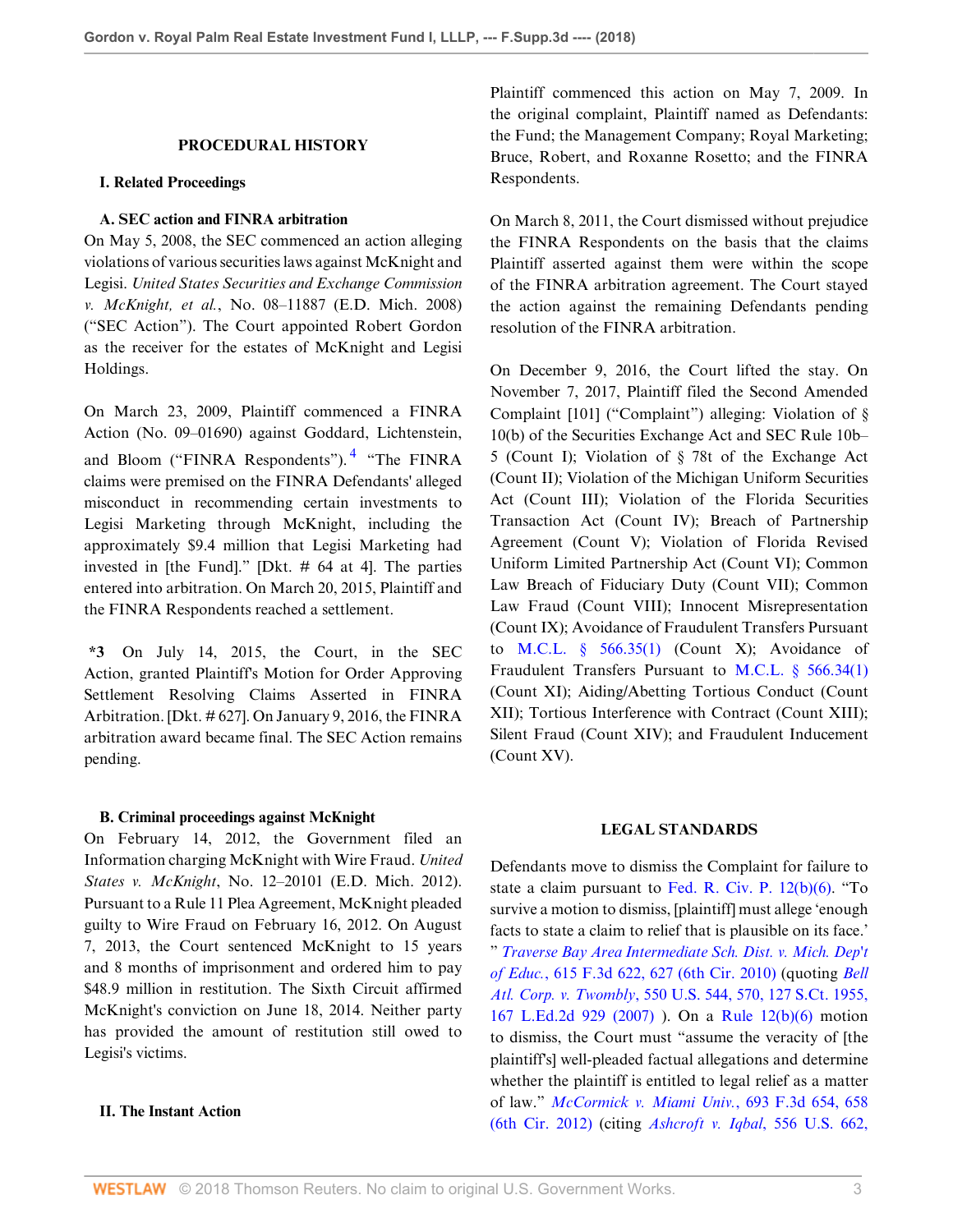[679, 129 S.Ct. 1937, 173 L.Ed.2d 868 \(2009\)](http://www.westlaw.com/Link/Document/FullText?findType=Y&serNum=2018848474&pubNum=0000708&originatingDoc=Ie0dc0020607311e88808c81b5a222cba&refType=RP&originationContext=document&vr=3.0&rs=cblt1.0&transitionType=DocumentItem&contextData=(sc.Folder*cid.8c6830bd08db4649a123d2eba321c023*oc.Search)) ). The Court must construe the complaint in the light most favorable to Plaintiff and draw all reasonable inferences in Plaintiff's favor. *[Ohio Police & Fire Pension Fund v. Standard &](http://www.westlaw.com/Link/Document/FullText?findType=Y&serNum=2029316523&pubNum=0000506&originatingDoc=Ie0dc0020607311e88808c81b5a222cba&refType=RP&fi=co_pp_sp_506_835&originationContext=document&vr=3.0&rs=cblt1.0&transitionType=DocumentItem&contextData=(sc.Folder*cid.8c6830bd08db4649a123d2eba321c023*oc.Search)#co_pp_sp_506_835) Poor's Fin. Servs. LLC*[, 700 F.3d 829, 835 \(6th Cir. 2012\)](http://www.westlaw.com/Link/Document/FullText?findType=Y&serNum=2029316523&pubNum=0000506&originatingDoc=Ie0dc0020607311e88808c81b5a222cba&refType=RP&fi=co_pp_sp_506_835&originationContext=document&vr=3.0&rs=cblt1.0&transitionType=DocumentItem&contextData=(sc.Folder*cid.8c6830bd08db4649a123d2eba321c023*oc.Search)#co_pp_sp_506_835).

**\*4 [1]** Defendants also move to dismiss the Complaint for lack of standing pursuant to [Fed. R. Civ. P.](http://www.westlaw.com/Link/Document/FullText?findType=L&pubNum=1000600&cite=USFRCPR12&originatingDoc=Ie0dc0020607311e88808c81b5a222cba&refType=LQ&originationContext=document&vr=3.0&rs=cblt1.0&transitionType=DocumentItem&contextData=(sc.Folder*cid.8c6830bd08db4649a123d2eba321c023*oc.Search)) [12\(b\)\(1\).](http://www.westlaw.com/Link/Document/FullText?findType=L&pubNum=1000600&cite=USFRCPR12&originatingDoc=Ie0dc0020607311e88808c81b5a222cba&refType=LQ&originationContext=document&vr=3.0&rs=cblt1.0&transitionType=DocumentItem&contextData=(sc.Folder*cid.8c6830bd08db4649a123d2eba321c023*oc.Search)) *See Kepley v. Lanz*[, 715 F.3d 969, 972](http://www.westlaw.com/Link/Document/FullText?findType=Y&serNum=2030499342&pubNum=0000506&originatingDoc=Ie0dc0020607311e88808c81b5a222cba&refType=RP&fi=co_pp_sp_506_972&originationContext=document&vr=3.0&rs=cblt1.0&transitionType=DocumentItem&contextData=(sc.Folder*cid.8c6830bd08db4649a123d2eba321c023*oc.Search)#co_pp_sp_506_972) [\(6th Cir. 2013\)](http://www.westlaw.com/Link/Document/FullText?findType=Y&serNum=2030499342&pubNum=0000506&originatingDoc=Ie0dc0020607311e88808c81b5a222cba&refType=RP&fi=co_pp_sp_506_972&originationContext=document&vr=3.0&rs=cblt1.0&transitionType=DocumentItem&contextData=(sc.Folder*cid.8c6830bd08db4649a123d2eba321c023*oc.Search)#co_pp_sp_506_972) (internal citation and quotation marks omitted) ("Standing goes to [a c]ourt's subject matter jurisdiction[.]"). "[P]laintiff has the burden of proving jurisdiction in order to survive the motion." *[Mich. S.R.R.](http://www.westlaw.com/Link/Document/FullText?findType=Y&serNum=2002259454&pubNum=0000506&originatingDoc=Ie0dc0020607311e88808c81b5a222cba&refType=RP&fi=co_pp_sp_506_573&originationContext=document&vr=3.0&rs=cblt1.0&transitionType=DocumentItem&contextData=(sc.Folder*cid.8c6830bd08db4649a123d2eba321c023*oc.Search)#co_pp_sp_506_573) [Co. v. Branch & St. Joseph Cntys. Rail Users Ass'n., Inc.](http://www.westlaw.com/Link/Document/FullText?findType=Y&serNum=2002259454&pubNum=0000506&originatingDoc=Ie0dc0020607311e88808c81b5a222cba&refType=RP&fi=co_pp_sp_506_573&originationContext=document&vr=3.0&rs=cblt1.0&transitionType=DocumentItem&contextData=(sc.Folder*cid.8c6830bd08db4649a123d2eba321c023*oc.Search)#co_pp_sp_506_573)*, [287 F.3d 568, 573 \(6th Cir. 2002\).](http://www.westlaw.com/Link/Document/FullText?findType=Y&serNum=2002259454&pubNum=0000506&originatingDoc=Ie0dc0020607311e88808c81b5a222cba&refType=RP&fi=co_pp_sp_506_573&originationContext=document&vr=3.0&rs=cblt1.0&transitionType=DocumentItem&contextData=(sc.Folder*cid.8c6830bd08db4649a123d2eba321c023*oc.Search)#co_pp_sp_506_573)

#### **ANALYSIS**

#### <span id="page-3-0"></span>**I.** *In Pari Delicto*

**[2] [3]** In support of their argument for dismissal of nearly all of Plaintiff's claims, Defendants assert the *in pari delicto* defense. [5](#page-9-4) "*In pari delicto* refers to the plaintiff's participation in the same wrongdoing as the defendant .... [it] is premised upon the equitable principle that [n]o Court will lend its aid to a man who founds his cause of action upon an immoral or illegal act." *[In re Dublin Sec.,](http://www.westlaw.com/Link/Document/FullText?findType=Y&serNum=1997248737&pubNum=0000506&originatingDoc=Ie0dc0020607311e88808c81b5a222cba&refType=RP&fi=co_pp_sp_506_380&originationContext=document&vr=3.0&rs=cblt1.0&transitionType=DocumentItem&contextData=(sc.Folder*cid.8c6830bd08db4649a123d2eba321c023*oc.Search)#co_pp_sp_506_380) Inc.*[, 133 F.3d 377, 380 \(6th Cir. 1997\)](http://www.westlaw.com/Link/Document/FullText?findType=Y&serNum=1997248737&pubNum=0000506&originatingDoc=Ie0dc0020607311e88808c81b5a222cba&refType=RP&fi=co_pp_sp_506_380&originationContext=document&vr=3.0&rs=cblt1.0&transitionType=DocumentItem&contextData=(sc.Folder*cid.8c6830bd08db4649a123d2eba321c023*oc.Search)#co_pp_sp_506_380) (internal citations and quotation marks omitted). Resolution of this issue is appropriate on a motion to dismiss where the "defense is conclusively established on the face of the complaint." *[In re Nat'l Century Fin. Enterprises, Inc., Inv. Litig.](http://www.westlaw.com/Link/Document/FullText?findType=Y&serNum=2018411244&pubNum=0004637&originatingDoc=Ie0dc0020607311e88808c81b5a222cba&refType=RP&fi=co_pp_sp_4637_1142&originationContext=document&vr=3.0&rs=cblt1.0&transitionType=DocumentItem&contextData=(sc.Folder*cid.8c6830bd08db4649a123d2eba321c023*oc.Search)#co_pp_sp_4637_1142)*, 604 [F.Supp.2d 1128, 1142 \(S.D. Ohio 2009\)](http://www.westlaw.com/Link/Document/FullText?findType=Y&serNum=2018411244&pubNum=0004637&originatingDoc=Ie0dc0020607311e88808c81b5a222cba&refType=RP&fi=co_pp_sp_4637_1142&originationContext=document&vr=3.0&rs=cblt1.0&transitionType=DocumentItem&contextData=(sc.Folder*cid.8c6830bd08db4649a123d2eba321c023*oc.Search)#co_pp_sp_4637_1142) (citing *[Dublin](http://www.westlaw.com/Link/Document/FullText?findType=Y&serNum=1997248737&pubNum=0000506&originatingDoc=Ie0dc0020607311e88808c81b5a222cba&refType=RP&fi=co_pp_sp_506_380&originationContext=document&vr=3.0&rs=cblt1.0&transitionType=DocumentItem&contextData=(sc.Folder*cid.8c6830bd08db4649a123d2eba321c023*oc.Search)#co_pp_sp_506_380)*, 133 [F.3d at 380](http://www.westlaw.com/Link/Document/FullText?findType=Y&serNum=1997248737&pubNum=0000506&originatingDoc=Ie0dc0020607311e88808c81b5a222cba&refType=RP&fi=co_pp_sp_506_380&originationContext=document&vr=3.0&rs=cblt1.0&transitionType=DocumentItem&contextData=(sc.Folder*cid.8c6830bd08db4649a123d2eba321c023*oc.Search)#co_pp_sp_506_380)).

Federal law governs the application of the *in pari delicto* defense to Plaintiff's federal securities claims. *See [Bateman](http://www.westlaw.com/Link/Document/FullText?findType=Y&serNum=1985129531&pubNum=0000708&originatingDoc=Ie0dc0020607311e88808c81b5a222cba&refType=RP&originationContext=document&vr=3.0&rs=cblt1.0&transitionType=DocumentItem&contextData=(sc.Folder*cid.8c6830bd08db4649a123d2eba321c023*oc.Search)) [Eichler, Hill Richards, Inc. v. Berner](http://www.westlaw.com/Link/Document/FullText?findType=Y&serNum=1985129531&pubNum=0000708&originatingDoc=Ie0dc0020607311e88808c81b5a222cba&refType=RP&originationContext=document&vr=3.0&rs=cblt1.0&transitionType=DocumentItem&contextData=(sc.Folder*cid.8c6830bd08db4649a123d2eba321c023*oc.Search))*, 472 U.S. 299, 306, [105 S.Ct. 2622, 86 L.Ed.2d 215 \(1985\)](http://www.westlaw.com/Link/Document/FullText?findType=Y&serNum=1985129531&pubNum=0000708&originatingDoc=Ie0dc0020607311e88808c81b5a222cba&refType=RP&originationContext=document&vr=3.0&rs=cblt1.0&transitionType=DocumentItem&contextData=(sc.Folder*cid.8c6830bd08db4649a123d2eba321c023*oc.Search)). State law governs the application of the defense to Plaintiff's state statutory and common law claims. *See, e.g., Dublin*[, 133 F.3d at 379](http://www.westlaw.com/Link/Document/FullText?findType=Y&serNum=1997248737&pubNum=0000506&originatingDoc=Ie0dc0020607311e88808c81b5a222cba&refType=RP&fi=co_pp_sp_506_379&originationContext=document&vr=3.0&rs=cblt1.0&transitionType=DocumentItem&contextData=(sc.Folder*cid.8c6830bd08db4649a123d2eba321c023*oc.Search)#co_pp_sp_506_379) (applying Ohio law to the trustee's claims of negligence, breach of fiduciary duty, negligent misrepresentation, recklessness, common law fraud, and contribution).

#### **A. Federal securities claims (Counts I and II)**

**[4] [5]** The *in pari delicto* defense is grounded in two premises: "first, that courts should not lend their

good offices to mediating disputes among wrongdoers; and second, that denying judicial relief to an admitted wrongdoer is an effective means of deterring illegality." *Bateman Eichler*[, 472 U.S. at 306, 105 S.Ct. 2622](http://www.westlaw.com/Link/Document/FullText?findType=Y&serNum=1985129531&pubNum=0000708&originatingDoc=Ie0dc0020607311e88808c81b5a222cba&refType=RP&originationContext=document&vr=3.0&rs=cblt1.0&transitionType=DocumentItem&contextData=(sc.Folder*cid.8c6830bd08db4649a123d2eba321c023*oc.Search)). With respect to federal securities law violations, a claimant's private action for damages may be barred based on his own culpability where: "(1) as a direct result of his own actions, the plaintiff bears at least substantially equal responsibility for the violations he seeks to redress, and (2) preclusion of suit would not significantly interfere with the effective enforcement of the securities laws and protection of the investing public." *Id.* [at 310–11, 105 S.Ct. 2622.](http://www.westlaw.com/Link/Document/FullText?findType=Y&serNum=1985129531&pubNum=0000708&originatingDoc=Ie0dc0020607311e88808c81b5a222cba&refType=RP&originationContext=document&vr=3.0&rs=cblt1.0&transitionType=DocumentItem&contextData=(sc.Folder*cid.8c6830bd08db4649a123d2eba321c023*oc.Search))

**[6] [7]** To satisfy the first prong of *[Bateman Eichler](http://www.westlaw.com/Link/Document/FullText?findType=Y&serNum=1985129531&pubNum=0000780&originatingDoc=Ie0dc0020607311e88808c81b5a222cba&refType=RP&originationContext=document&vr=3.0&rs=cblt1.0&transitionType=DocumentItem&contextData=(sc.Folder*cid.8c6830bd08db4649a123d2eba321c023*oc.Search))*, Plaintiff "must be an active, voluntary participant in the unlawful activity that is the subject of the suit." *[Pinter](http://www.westlaw.com/Link/Document/FullText?findType=Y&serNum=1988078092&pubNum=0000708&originatingDoc=Ie0dc0020607311e88808c81b5a222cba&refType=RP&originationContext=document&vr=3.0&rs=cblt1.0&transitionType=DocumentItem&contextData=(sc.Folder*cid.8c6830bd08db4649a123d2eba321c023*oc.Search)) v. Dahl*[, 486 U.S. 622, 636, 108 S.Ct. 2063, 100 L.Ed.2d](http://www.westlaw.com/Link/Document/FullText?findType=Y&serNum=1988078092&pubNum=0000708&originatingDoc=Ie0dc0020607311e88808c81b5a222cba&refType=RP&originationContext=document&vr=3.0&rs=cblt1.0&transitionType=DocumentItem&contextData=(sc.Folder*cid.8c6830bd08db4649a123d2eba321c023*oc.Search)) [658 \(1988\)](http://www.westlaw.com/Link/Document/FullText?findType=Y&serNum=1988078092&pubNum=0000708&originatingDoc=Ie0dc0020607311e88808c81b5a222cba&refType=RP&originationContext=document&vr=3.0&rs=cblt1.0&transitionType=DocumentItem&contextData=(sc.Folder*cid.8c6830bd08db4649a123d2eba321c023*oc.Search)). Under the second prong, Plaintiff may be barred from recovery "only if preclusion of suit does not offend the underlying statutory policies." *Id.* [at 637–38,](http://www.westlaw.com/Link/Document/FullText?findType=Y&serNum=1988078092&pubNum=0000708&originatingDoc=Ie0dc0020607311e88808c81b5a222cba&refType=RP&originationContext=document&vr=3.0&rs=cblt1.0&transitionType=DocumentItem&contextData=(sc.Folder*cid.8c6830bd08db4649a123d2eba321c023*oc.Search)) [108 S.Ct. 2063.](http://www.westlaw.com/Link/Document/FullText?findType=Y&serNum=1988078092&pubNum=0000708&originatingDoc=Ie0dc0020607311e88808c81b5a222cba&refType=RP&originationContext=document&vr=3.0&rs=cblt1.0&transitionType=DocumentItem&contextData=(sc.Folder*cid.8c6830bd08db4649a123d2eba321c023*oc.Search)) In other words, the Court should limit the application of the doctrine to the equitable purpose it serves. *[McLemore v. Regions Bank](http://www.westlaw.com/Link/Document/FullText?findType=Y&serNum=2027861990&pubNum=0000506&originatingDoc=Ie0dc0020607311e88808c81b5a222cba&refType=RP&fi=co_pp_sp_506_422&originationContext=document&vr=3.0&rs=cblt1.0&transitionType=DocumentItem&contextData=(sc.Folder*cid.8c6830bd08db4649a123d2eba321c023*oc.Search)#co_pp_sp_506_422)*, 682 F.3d 414, 422 (6th [Cir. 2012\)](http://www.westlaw.com/Link/Document/FullText?findType=Y&serNum=2027861990&pubNum=0000506&originatingDoc=Ie0dc0020607311e88808c81b5a222cba&refType=RP&fi=co_pp_sp_506_422&originationContext=document&vr=3.0&rs=cblt1.0&transitionType=DocumentItem&contextData=(sc.Folder*cid.8c6830bd08db4649a123d2eba321c023*oc.Search)#co_pp_sp_506_422) (internal citation omitted).

**[8]** Because a receiver stands in the shoes of the received entity or estate he represents, he is subject to the same claims and defenses as the entity or estate. *[Wuliger v.](http://www.westlaw.com/Link/Document/FullText?findType=Y&serNum=2018924537&pubNum=0000506&originatingDoc=Ie0dc0020607311e88808c81b5a222cba&refType=RP&fi=co_pp_sp_506_799&originationContext=document&vr=3.0&rs=cblt1.0&transitionType=DocumentItem&contextData=(sc.Folder*cid.8c6830bd08db4649a123d2eba321c023*oc.Search)#co_pp_sp_506_799) Manufacturers Life Ins. Co.*[, 567 F.3d 787, 799 \(6th Cir.](http://www.westlaw.com/Link/Document/FullText?findType=Y&serNum=2018924537&pubNum=0000506&originatingDoc=Ie0dc0020607311e88808c81b5a222cba&refType=RP&fi=co_pp_sp_506_799&originationContext=document&vr=3.0&rs=cblt1.0&transitionType=DocumentItem&contextData=(sc.Folder*cid.8c6830bd08db4649a123d2eba321c023*oc.Search)#co_pp_sp_506_799) [2009\)](http://www.westlaw.com/Link/Document/FullText?findType=Y&serNum=2018924537&pubNum=0000506&originatingDoc=Ie0dc0020607311e88808c81b5a222cba&refType=RP&fi=co_pp_sp_506_799&originationContext=document&vr=3.0&rs=cblt1.0&transitionType=DocumentItem&contextData=(sc.Folder*cid.8c6830bd08db4649a123d2eba321c023*oc.Search)#co_pp_sp_506_799) (barring the receiver from recovery because of Liberte's unclean hands); *[Official Comm. of Unsecured](http://www.westlaw.com/Link/Document/FullText?findType=Y&serNum=2001862799&pubNum=0000506&originatingDoc=Ie0dc0020607311e88808c81b5a222cba&refType=RP&fi=co_pp_sp_506_358&originationContext=document&vr=3.0&rs=cblt1.0&transitionType=DocumentItem&contextData=(sc.Folder*cid.8c6830bd08db4649a123d2eba321c023*oc.Search)#co_pp_sp_506_358) [Creditors v. R.F. Lafferty & Co.](http://www.westlaw.com/Link/Document/FullText?findType=Y&serNum=2001862799&pubNum=0000506&originatingDoc=Ie0dc0020607311e88808c81b5a222cba&refType=RP&fi=co_pp_sp_506_358&originationContext=document&vr=3.0&rs=cblt1.0&transitionType=DocumentItem&contextData=(sc.Folder*cid.8c6830bd08db4649a123d2eba321c023*oc.Search)#co_pp_sp_506_358)*, 267 F.3d 340, 358 (3d Cir. [2001\)](http://www.westlaw.com/Link/Document/FullText?findType=Y&serNum=2001862799&pubNum=0000506&originatingDoc=Ie0dc0020607311e88808c81b5a222cba&refType=RP&fi=co_pp_sp_506_358&originationContext=document&vr=3.0&rs=cblt1.0&transitionType=DocumentItem&contextData=(sc.Folder*cid.8c6830bd08db4649a123d2eba321c023*oc.Search)#co_pp_sp_506_358) (noting that the Sixth Circuit has applied the *in pari delicto* doctrine to "bar claims of a bankruptcy trustee, standing in the shoes of a debtor, against third-parties, without regard to the trustee's status as an innocent successor.").

**\*5** Plaintiff does not dispute that as the appointed receiver of the estates of McKnight and Legisi, he may be subject to the *in pari delicto* defense. Rather, Plaintiff argues that Defendants have failed to satisfy *[Bateman](http://www.westlaw.com/Link/Document/FullText?findType=Y&serNum=1985129531&pubNum=0000780&originatingDoc=Ie0dc0020607311e88808c81b5a222cba&refType=RP&originationContext=document&vr=3.0&rs=cblt1.0&transitionType=DocumentItem&contextData=(sc.Folder*cid.8c6830bd08db4649a123d2eba321c023*oc.Search)) [Eichler.](http://www.westlaw.com/Link/Document/FullText?findType=Y&serNum=1985129531&pubNum=0000780&originatingDoc=Ie0dc0020607311e88808c81b5a222cba&refType=RP&originationContext=document&vr=3.0&rs=cblt1.0&transitionType=DocumentItem&contextData=(sc.Folder*cid.8c6830bd08db4649a123d2eba321c023*oc.Search))* The Court disagrees with respect to the first prong, but agrees with respect to the second prong.

**[9]** The Complaint conclusively establishes that McKnight and Legisi bear at least substantially equal responsibility for the violations Plaintiff seeks to redress. The investments made by McKnight and Legisi based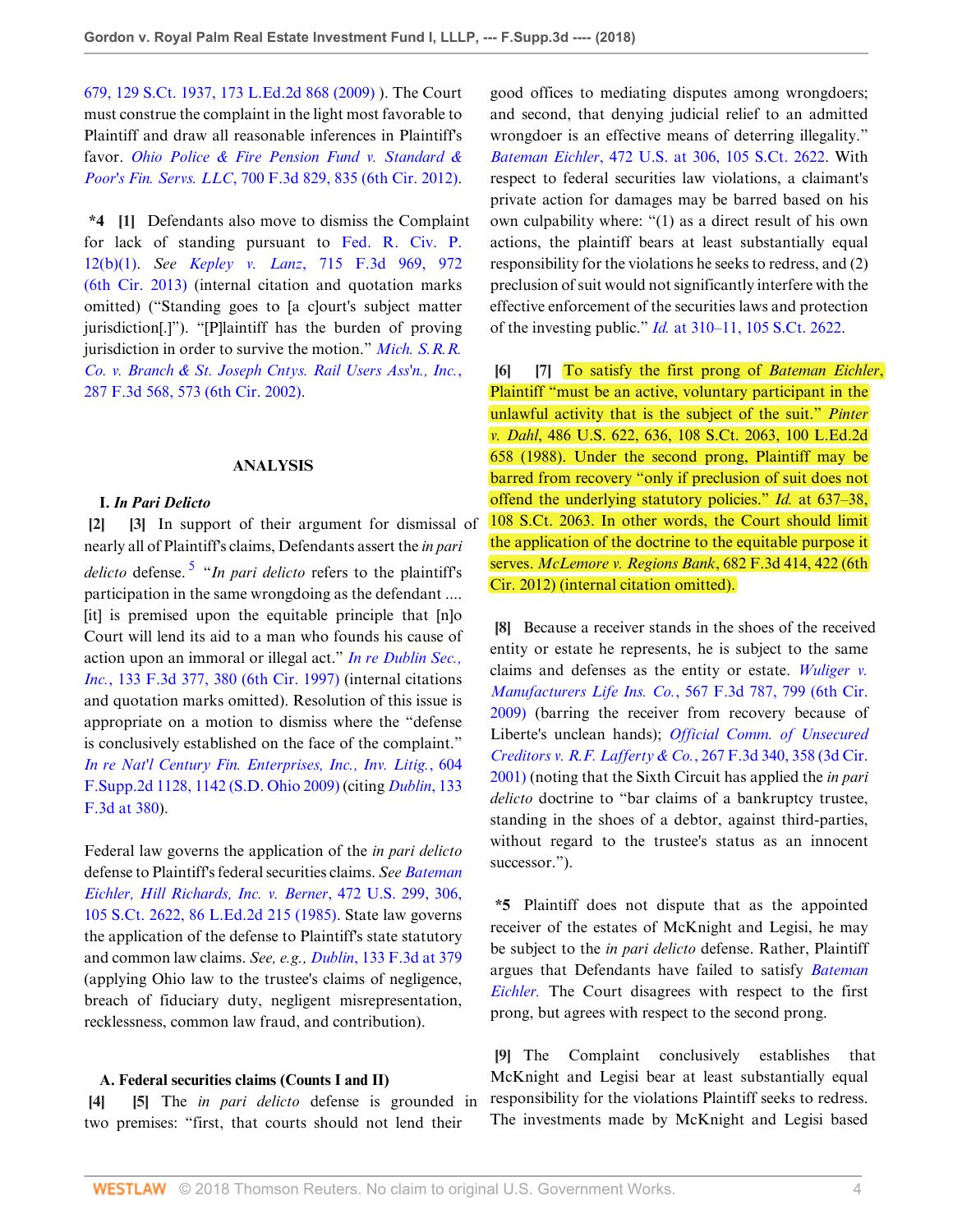on Defendants' alleged misrepresentations were derived entirely from Legisi's illegal Ponzi scheme. McKnight invested in the Fund in furtherance of the Legisi Ponzi scheme. Moreover, as the Fund's only limited partner, Legisi Marketing was an active, voluntary participant.

**[10]** Nevertheless, the Court is concerned that preclusion of this suit may interfere with the effective enforcement of the securities laws and the protection of the investing public. Permitting parties who have plainly violated federal securities laws to evade liability for their actions strictly on the basis that another individual has engaged in similar conduct would thwart the purposes behind such laws. Furthermore, as Plaintiff noted, the SEC lacks the resources to enforce every securities fraud violation. Assuming *arguendo* that Complaint states a plausible claim for federal securities violations against Defendants, the effective enforcement of securities laws would be best served by allowing Plaintiff to proceed on his claims.

More importantly perhaps, precluding this action would not serve to protect the investing public. In making this determination, the Court considers who will actually benefit from an award of the money at issue. *See, e.g., Bell v. Kaplan*[, No. 3:14CV352, 2016 WL 815303, at](http://www.westlaw.com/Link/Document/FullText?findType=Y&serNum=2038393523&pubNum=0000999&originatingDoc=Ie0dc0020607311e88808c81b5a222cba&refType=RP&originationContext=document&vr=3.0&rs=cblt1.0&transitionType=DocumentItem&contextData=(sc.Folder*cid.8c6830bd08db4649a123d2eba321c023*oc.Search)) [\\*4 \(W.D.N.C. Feb. 29, 2016\)](http://www.westlaw.com/Link/Document/FullText?findType=Y&serNum=2038393523&pubNum=0000999&originatingDoc=Ie0dc0020607311e88808c81b5a222cba&refType=RP&originationContext=document&vr=3.0&rs=cblt1.0&transitionType=DocumentItem&contextData=(sc.Folder*cid.8c6830bd08db4649a123d2eba321c023*oc.Search)) (declining to apply the *in pari delicto* defense where the only people hurt by its application were the victims of the Ponzi scheme); *[Fine](http://www.westlaw.com/Link/Document/FullText?findType=Y&serNum=2016866222&pubNum=0004637&originatingDoc=Ie0dc0020607311e88808c81b5a222cba&refType=RP&fi=co_pp_sp_4637_143&originationContext=document&vr=3.0&rs=cblt1.0&transitionType=DocumentItem&contextData=(sc.Folder*cid.8c6830bd08db4649a123d2eba321c023*oc.Search)#co_pp_sp_4637_143) v. Sovereign Bank*[, 634 F.Supp.2d 126, 143 \(D. Mass.](http://www.westlaw.com/Link/Document/FullText?findType=Y&serNum=2016866222&pubNum=0004637&originatingDoc=Ie0dc0020607311e88808c81b5a222cba&refType=RP&fi=co_pp_sp_4637_143&originationContext=document&vr=3.0&rs=cblt1.0&transitionType=DocumentItem&contextData=(sc.Folder*cid.8c6830bd08db4649a123d2eba321c023*oc.Search)#co_pp_sp_4637_143) [2008\)](http://www.westlaw.com/Link/Document/FullText?findType=Y&serNum=2016866222&pubNum=0004637&originatingDoc=Ie0dc0020607311e88808c81b5a222cba&refType=RP&fi=co_pp_sp_4637_143&originationContext=document&vr=3.0&rs=cblt1.0&transitionType=DocumentItem&contextData=(sc.Folder*cid.8c6830bd08db4649a123d2eba321c023*oc.Search)#co_pp_sp_4637_143) (noting that because the ponzi-schemer's assets had already been liquidated to pay restitution in his criminal case, a discharge through a judgment against the defendant would not benefit him).

Any award Plaintiff receives in this case will be distributed to Legisi's defrauded investors. If the Court were to bar Plaintiff's claims, the real parties affected by such a ruling would be members of the investing public. Given such policy implications, the Court will not bar Plaintiff, who ultimately seeks relief for innocent investors, from pursuing federal securities claims.

# **B. Michigan law claims (Counts III, VII, VIII, IX, XII, XIII, XIV, and XV)**

**[11]** "Michigan law's wrongful-conduct rule incorporates the common-law *in pari delicto* maxim that 'as between parties *in pari delicto*, that is equally in the wrong, the law will not lend itself to afford relief to one as against the other, but will leave them as it finds them.' " *[In re B &](http://www.westlaw.com/Link/Document/FullText?findType=Y&serNum=2035190486&pubNum=0006538&originatingDoc=Ie0dc0020607311e88808c81b5a222cba&refType=RP&fi=co_pp_sp_6538_441&originationContext=document&vr=3.0&rs=cblt1.0&transitionType=DocumentItem&contextData=(sc.Folder*cid.8c6830bd08db4649a123d2eba321c023*oc.Search)#co_pp_sp_6538_441)*

*P Baird Holdings, Inc.*[, 591 Fed.Appx. 434, 441 \(6th Cir.](http://www.westlaw.com/Link/Document/FullText?findType=Y&serNum=2035190486&pubNum=0006538&originatingDoc=Ie0dc0020607311e88808c81b5a222cba&refType=RP&fi=co_pp_sp_6538_441&originationContext=document&vr=3.0&rs=cblt1.0&transitionType=DocumentItem&contextData=(sc.Folder*cid.8c6830bd08db4649a123d2eba321c023*oc.Search)#co_pp_sp_6538_441) [2015\)](http://www.westlaw.com/Link/Document/FullText?findType=Y&serNum=2035190486&pubNum=0006538&originatingDoc=Ie0dc0020607311e88808c81b5a222cba&refType=RP&fi=co_pp_sp_6538_441&originationContext=document&vr=3.0&rs=cblt1.0&transitionType=DocumentItem&contextData=(sc.Folder*cid.8c6830bd08db4649a123d2eba321c023*oc.Search)#co_pp_sp_6538_441) (quoting *[Orzel by Orzel v. Scott Drug Co.](http://www.westlaw.com/Link/Document/FullText?findType=Y&serNum=1995183776&pubNum=0000595&originatingDoc=Ie0dc0020607311e88808c81b5a222cba&refType=RP&originationContext=document&vr=3.0&rs=cblt1.0&transitionType=DocumentItem&contextData=(sc.Folder*cid.8c6830bd08db4649a123d2eba321c023*oc.Search))*, 449 Mich. [550, 537 N.W.2d 208 \(1995\)](http://www.westlaw.com/Link/Document/FullText?findType=Y&serNum=1995183776&pubNum=0000595&originatingDoc=Ie0dc0020607311e88808c81b5a222cba&refType=RP&originationContext=document&vr=3.0&rs=cblt1.0&transitionType=DocumentItem&contextData=(sc.Folder*cid.8c6830bd08db4649a123d2eba321c023*oc.Search)) ).

**[12] [13]** The wrongful-conduct rule, as distinguished from *[Bateman Eichler's](http://www.westlaw.com/Link/Document/FullText?findType=Y&serNum=1985129531&originatingDoc=Ie0dc0020607311e88808c81b5a222cba&refType=RP&originationContext=document&vr=3.0&rs=cblt1.0&transitionType=DocumentItem&contextData=(sc.Folder*cid.8c6830bd08db4649a123d2eba321c023*oc.Search)) in pari delicto* test, has two elements. First, "Plaintiff's conduct must be prohibited or almost entirely prohibited under a penal or criminal statute." *Orzel*[, 449 Mich. at 561, 537 N.W.2d 208](http://www.westlaw.com/Link/Document/FullText?findType=Y&serNum=1995183776&pubNum=0000595&originatingDoc=Ie0dc0020607311e88808c81b5a222cba&refType=RP&originationContext=document&vr=3.0&rs=cblt1.0&transitionType=DocumentItem&contextData=(sc.Folder*cid.8c6830bd08db4649a123d2eba321c023*oc.Search)). Second, "a sufficient causal nexus must exist between the plaintiff's illegal conduct and the plaintiff's asserted damages." *Id.* [at 564, 537 N.W.2d 208](http://www.westlaw.com/Link/Document/FullText?findType=Y&serNum=1995183776&pubNum=0000595&originatingDoc=Ie0dc0020607311e88808c81b5a222cba&refType=RP&originationContext=document&vr=3.0&rs=cblt1.0&transitionType=DocumentItem&contextData=(sc.Folder*cid.8c6830bd08db4649a123d2eba321c023*oc.Search)). "To establish causation, a defendant must "show[ ] that the plaintiff's illegal conduct was a proximate cause of the plaintiff's injuries." *[In re MuniVest Servs., LLC](http://www.westlaw.com/Link/Document/FullText?findType=Y&serNum=2031779795&pubNum=0000164&originatingDoc=Ie0dc0020607311e88808c81b5a222cba&refType=RP&fi=co_pp_sp_164_495&originationContext=document&vr=3.0&rs=cblt1.0&transitionType=DocumentItem&contextData=(sc.Folder*cid.8c6830bd08db4649a123d2eba321c023*oc.Search)#co_pp_sp_164_495)*, 500 B.R. 487, 495 [\(Bankr. E.D. Mich. 2013\)](http://www.westlaw.com/Link/Document/FullText?findType=Y&serNum=2031779795&pubNum=0000164&originatingDoc=Ie0dc0020607311e88808c81b5a222cba&refType=RP&fi=co_pp_sp_164_495&originationContext=document&vr=3.0&rs=cblt1.0&transitionType=DocumentItem&contextData=(sc.Folder*cid.8c6830bd08db4649a123d2eba321c023*oc.Search)#co_pp_sp_164_495) (citing *Orzel*[, 449 Mich. at 564,](http://www.westlaw.com/Link/Document/FullText?findType=Y&serNum=1995183776&pubNum=0000595&originatingDoc=Ie0dc0020607311e88808c81b5a222cba&refType=RP&originationContext=document&vr=3.0&rs=cblt1.0&transitionType=DocumentItem&contextData=(sc.Folder*cid.8c6830bd08db4649a123d2eba321c023*oc.Search)) [537 N.W.2d 208](http://www.westlaw.com/Link/Document/FullText?findType=Y&serNum=1995183776&pubNum=0000595&originatingDoc=Ie0dc0020607311e88808c81b5a222cba&refType=RP&originationContext=document&vr=3.0&rs=cblt1.0&transitionType=DocumentItem&contextData=(sc.Folder*cid.8c6830bd08db4649a123d2eba321c023*oc.Search))).

**\*6** It is undisputed that the first element of the wrongfulconduct rule is satisfied because McKnight's conduct in operating the Legisi Ponzi scheme was prohibited by criminal statute.

**[14]** With respect to the second prong, the Court considers it beyond challenge that McKnight's conduct had a causal nexus to the alleged injuries because the funds at issue were wholly derived from the Legisi Ponzi scheme. *See [id.](http://www.westlaw.com/Link/Document/FullText?findType=Y&serNum=2031779795&pubNum=0000164&originatingDoc=Ie0dc0020607311e88808c81b5a222cba&refType=RP&originationContext=document&vr=3.0&rs=cblt1.0&transitionType=DocumentItem&contextData=(sc.Folder*cid.8c6830bd08db4649a123d2eba321c023*oc.Search))* (noting that it was "beyond challenge that the Debtors' criminal conduct was the proximate cause of the injuries alleged by the Trustee" where the Debtors operated a Ponzi scheme). Plaintiff's argument that the Fund's scheme was independent of Legisi's scheme is unavailing—McKnight invested in the Fund in order to perpetrate the Legisi scheme. Moreover, Plaintiff cannot prove damages without referring to the money derived from the Legisi Ponzi scheme. *See [Wellman v. Bank One,](http://www.westlaw.com/Link/Document/FullText?findType=Y&serNum=2007341928&pubNum=0000999&originatingDoc=Ie0dc0020607311e88808c81b5a222cba&refType=RP&originationContext=document&vr=3.0&rs=cblt1.0&transitionType=DocumentItem&contextData=(sc.Folder*cid.8c6830bd08db4649a123d2eba321c023*oc.Search)) NA*[, No. 253996, 2005 WL 2291741, at \\*3 \(Mich. Ct. App.](http://www.westlaw.com/Link/Document/FullText?findType=Y&serNum=2007341928&pubNum=0000999&originatingDoc=Ie0dc0020607311e88808c81b5a222cba&refType=RP&originationContext=document&vr=3.0&rs=cblt1.0&transitionType=DocumentItem&contextData=(sc.Folder*cid.8c6830bd08db4649a123d2eba321c023*oc.Search)) [Sept. 20, 2005\).](http://www.westlaw.com/Link/Document/FullText?findType=Y&serNum=2007341928&pubNum=0000999&originatingDoc=Ie0dc0020607311e88808c81b5a222cba&refType=RP&originationContext=document&vr=3.0&rs=cblt1.0&transitionType=DocumentItem&contextData=(sc.Folder*cid.8c6830bd08db4649a123d2eba321c023*oc.Search))

Absent from *[Orzel's](http://www.westlaw.com/Link/Document/FullText?findType=Y&serNum=1995183776&pubNum=0000542&originatingDoc=Ie0dc0020607311e88808c81b5a222cba&refType=RP&originationContext=document&vr=3.0&rs=cblt1.0&transitionType=DocumentItem&contextData=(sc.Folder*cid.8c6830bd08db4649a123d2eba321c023*oc.Search))* wrongful-conduct rule are the robust policy considerations animating the second prong of *[Bateman Eichler.](http://www.westlaw.com/Link/Document/FullText?findType=Y&serNum=1985129531&pubNum=0000780&originatingDoc=Ie0dc0020607311e88808c81b5a222cba&refType=RP&originationContext=document&vr=3.0&rs=cblt1.0&transitionType=DocumentItem&contextData=(sc.Folder*cid.8c6830bd08db4649a123d2eba321c023*oc.Search))* This unfortunately leads to less than optimal results for Plaintiff. In its application of the wrongful-conduct rule, the Michigan Court of Appeals has expressly rejected concerns about the distribution of the potential award to innocent investors:

> Plaintiffs do raise an interesting point that the actual individual wrongdoers would not be benefiting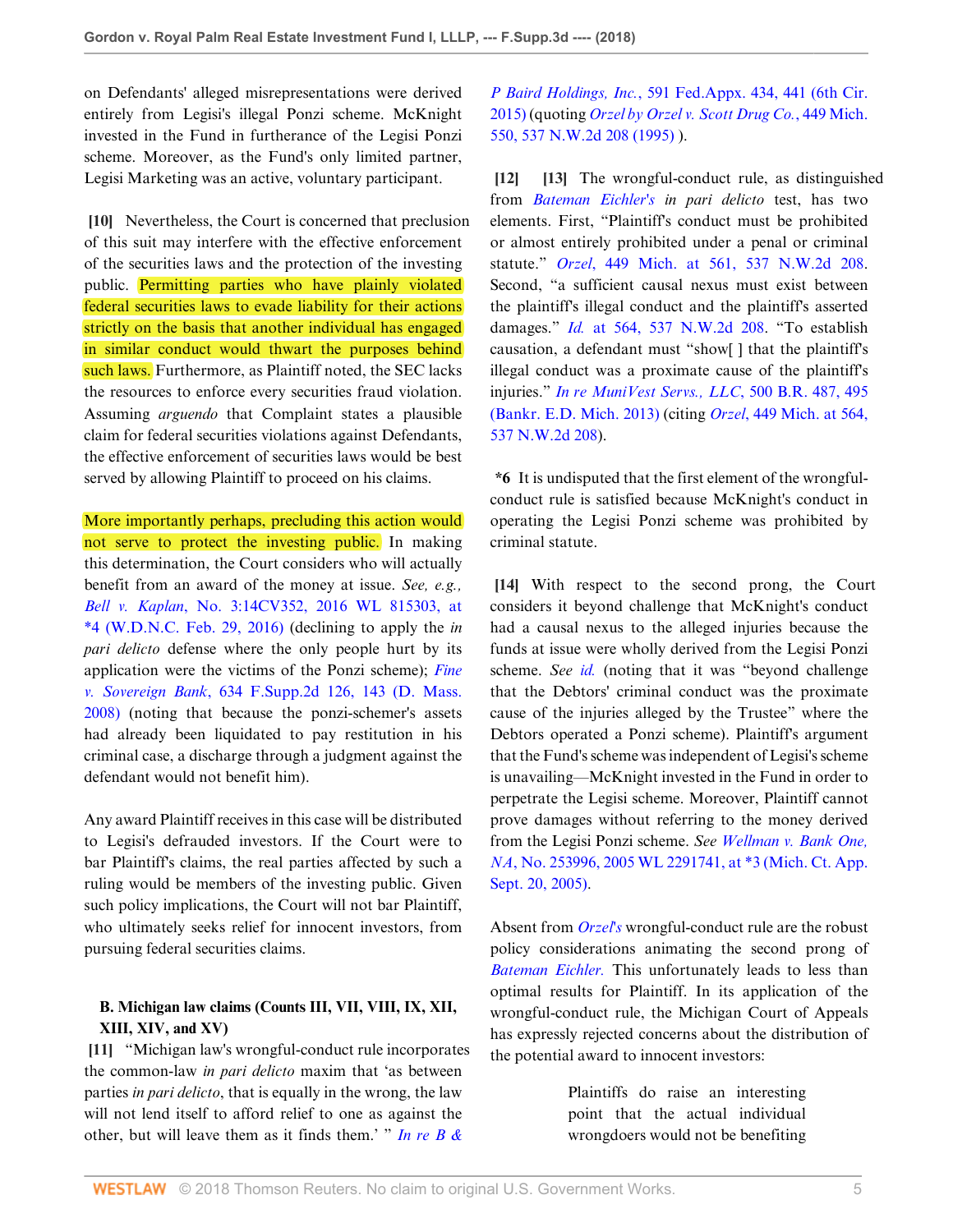from any recovery from defendants, but that the liquidating agent would disburse any recovery among plaintiffs' innocent investors. This is not an inconsequential point; indeed, it has served a role in many of the decisions cited by plaintiffs. Ultimately, however, we are not persuaded that it is one that should affect the application of the wrongful-conduct rule if the actions of the individual wrongdoers are imputed to plaintiffs.

# *[MCA Fin. Corp. v. Grant Thornton, L.L.P.](http://www.westlaw.com/Link/Document/FullText?findType=Y&serNum=2004789906&pubNum=0000595&originatingDoc=Ie0dc0020607311e88808c81b5a222cba&refType=RP&fi=co_pp_sp_595_855&originationContext=document&vr=3.0&rs=cblt1.0&transitionType=DocumentItem&contextData=(sc.Folder*cid.8c6830bd08db4649a123d2eba321c023*oc.Search)#co_pp_sp_595_855)*, 263 Mich. [App. 152, 160–61, 687 N.W.2d 850, 855 \(2004\).](http://www.westlaw.com/Link/Document/FullText?findType=Y&serNum=2004789906&pubNum=0000595&originatingDoc=Ie0dc0020607311e88808c81b5a222cba&refType=RP&fi=co_pp_sp_595_855&originationContext=document&vr=3.0&rs=cblt1.0&transitionType=DocumentItem&contextData=(sc.Folder*cid.8c6830bd08db4649a123d2eba321c023*oc.Search)#co_pp_sp_595_855)

Moreover, the Bankruptcy Court in this District has similarly rejected such policy concerns, noting: "Even in a case like this, where the Debtors unquestionably operated a criminal Ponzi scheme, and where any recovery by the Trustee would go to the victims of that Ponzi scheme, this Court is still required to apply Michigan law as stated by the Michigan Supreme Court." *MuniVest*[, 500 B.R. at 500](http://www.westlaw.com/Link/Document/FullText?findType=Y&serNum=2031779795&pubNum=0000164&originatingDoc=Ie0dc0020607311e88808c81b5a222cba&refType=RP&fi=co_pp_sp_164_500&originationContext=document&vr=3.0&rs=cblt1.0&transitionType=DocumentItem&contextData=(sc.Folder*cid.8c6830bd08db4649a123d2eba321c023*oc.Search)#co_pp_sp_164_500). Accordingly, the Court construes *[Orzel](http://www.westlaw.com/Link/Document/FullText?findType=Y&serNum=1995183776&pubNum=0000542&originatingDoc=Ie0dc0020607311e88808c81b5a222cba&refType=RP&originationContext=document&vr=3.0&rs=cblt1.0&transitionType=DocumentItem&contextData=(sc.Folder*cid.8c6830bd08db4649a123d2eba321c023*oc.Search))* and its progeny as requiring dismissal of Plaintiff's Michigan statutory and common law claims. Therefore, the Court grants Defendants' Motion [106] with respect to Counts III, VII, VIII, IX, XII, XIII, XIV, and XV.

### **C. Florida law claims (Counts IV, IV, and V) [6](#page-9-5)**

Defendants erroneously submit that Florida has adopted Michigan's wrongful-conduct rule as set forth in *[Orzel.](http://www.westlaw.com/Link/Document/FullText?findType=Y&serNum=1995183776&pubNum=0000542&originatingDoc=Ie0dc0020607311e88808c81b5a222cba&refType=RP&originationContext=document&vr=3.0&rs=cblt1.0&transitionType=DocumentItem&contextData=(sc.Folder*cid.8c6830bd08db4649a123d2eba321c023*oc.Search))* But, Florida uses a different test. The Florida Supreme Court recently explained that application of the *in pari delicto* defense requires that the parties: 1) "participate in the same wrongdoing;" and 2) "be equally at fault." *In [Earth Trades, Inc. v. T & G Corp.](http://www.westlaw.com/Link/Document/FullText?findType=Y&serNum=2029715577&pubNum=0003926&originatingDoc=Ie0dc0020607311e88808c81b5a222cba&refType=RP&fi=co_pp_sp_3926_583&originationContext=document&vr=3.0&rs=cblt1.0&transitionType=DocumentItem&contextData=(sc.Folder*cid.8c6830bd08db4649a123d2eba321c023*oc.Search)#co_pp_sp_3926_583)*, 108 So.3d 580, [583 \(Fla. 2013\)](http://www.westlaw.com/Link/Document/FullText?findType=Y&serNum=2029715577&pubNum=0003926&originatingDoc=Ie0dc0020607311e88808c81b5a222cba&refType=RP&fi=co_pp_sp_3926_583&originationContext=document&vr=3.0&rs=cblt1.0&transitionType=DocumentItem&contextData=(sc.Folder*cid.8c6830bd08db4649a123d2eba321c023*oc.Search)#co_pp_sp_3926_583) (internal citations omitted); *see also [Adana](http://www.westlaw.com/Link/Document/FullText?findType=Y&serNum=2042458988&pubNum=0000999&originatingDoc=Ie0dc0020607311e88808c81b5a222cba&refType=RP&originationContext=document&vr=3.0&rs=cblt1.0&transitionType=DocumentItem&contextData=(sc.Folder*cid.8c6830bd08db4649a123d2eba321c023*oc.Search)) [Investing, Inc. v. Wells Fargo Bank, N.A.](http://www.westlaw.com/Link/Document/FullText?findType=Y&serNum=2042458988&pubNum=0000999&originatingDoc=Ie0dc0020607311e88808c81b5a222cba&refType=RP&originationContext=document&vr=3.0&rs=cblt1.0&transitionType=DocumentItem&contextData=(sc.Folder*cid.8c6830bd08db4649a123d2eba321c023*oc.Search))*, No. 1:16- [CV-21562-UU, 2017 WL 3668553, at \\*15 \(S.D. Fla. Apr.](http://www.westlaw.com/Link/Document/FullText?findType=Y&serNum=2042458988&pubNum=0000999&originatingDoc=Ie0dc0020607311e88808c81b5a222cba&refType=RP&originationContext=document&vr=3.0&rs=cblt1.0&transitionType=DocumentItem&contextData=(sc.Folder*cid.8c6830bd08db4649a123d2eba321c023*oc.Search)) [10, 2017\)](http://www.westlaw.com/Link/Document/FullText?findType=Y&serNum=2042458988&pubNum=0000999&originatingDoc=Ie0dc0020607311e88808c81b5a222cba&refType=RP&originationContext=document&vr=3.0&rs=cblt1.0&transitionType=DocumentItem&contextData=(sc.Folder*cid.8c6830bd08db4649a123d2eba321c023*oc.Search)) (applying the standard set forth in *[Earth Trades](http://www.westlaw.com/Link/Document/FullText?findType=Y&serNum=2029715577&pubNum=0003926&originatingDoc=Ie0dc0020607311e88808c81b5a222cba&refType=RP&originationContext=document&vr=3.0&rs=cblt1.0&transitionType=DocumentItem&contextData=(sc.Folder*cid.8c6830bd08db4649a123d2eba321c023*oc.Search))* ). The Court cited to *[Bateman Eichler](http://www.westlaw.com/Link/Document/FullText?findType=Y&serNum=1985129531&pubNum=0000780&originatingDoc=Ie0dc0020607311e88808c81b5a222cba&refType=RP&originationContext=document&vr=3.0&rs=cblt1.0&transitionType=DocumentItem&contextData=(sc.Folder*cid.8c6830bd08db4649a123d2eba321c023*oc.Search))* to clarify the doctrine, reaffirming that "[t]he defense of *in pari delicto* is not woodenly applied in every case where illegality appears somewhere in the transaction[.]" *[Earth Trades](http://www.westlaw.com/Link/Document/FullText?findType=Y&serNum=2029715577&pubNum=0003926&originatingDoc=Ie0dc0020607311e88808c81b5a222cba&refType=RP&fi=co_pp_sp_3926_583&originationContext=document&vr=3.0&rs=cblt1.0&transitionType=DocumentItem&contextData=(sc.Folder*cid.8c6830bd08db4649a123d2eba321c023*oc.Search)#co_pp_sp_3926_583)*, [108 So.3d at 583–84](http://www.westlaw.com/Link/Document/FullText?findType=Y&serNum=2029715577&pubNum=0003926&originatingDoc=Ie0dc0020607311e88808c81b5a222cba&refType=RP&fi=co_pp_sp_3926_583&originationContext=document&vr=3.0&rs=cblt1.0&transitionType=DocumentItem&contextData=(sc.Folder*cid.8c6830bd08db4649a123d2eba321c023*oc.Search)#co_pp_sp_3926_583) (citing *[Kulla v. E.F. Hutton & Co.,](http://www.westlaw.com/Link/Document/FullText?findType=Y&serNum=1983105149&pubNum=0000735&originatingDoc=Ie0dc0020607311e88808c81b5a222cba&refType=RP&fi=co_pp_sp_735_1057&originationContext=document&vr=3.0&rs=cblt1.0&transitionType=DocumentItem&contextData=(sc.Folder*cid.8c6830bd08db4649a123d2eba321c023*oc.Search)#co_pp_sp_735_1057) Inc.*[, 426 So.2d 1055, 1057 n. 1 \(Fla. 3d DCA 1983\)](http://www.westlaw.com/Link/Document/FullText?findType=Y&serNum=1983105149&pubNum=0000735&originatingDoc=Ie0dc0020607311e88808c81b5a222cba&refType=RP&fi=co_pp_sp_735_1057&originationContext=document&vr=3.0&rs=cblt1.0&transitionType=DocumentItem&contextData=(sc.Folder*cid.8c6830bd08db4649a123d2eba321c023*oc.Search)#co_pp_sp_735_1057) ).

**\*7** Additionally, in this context, Florida courts which have not cited to *[Earth Trades](http://www.westlaw.com/Link/Document/FullText?findType=Y&serNum=2029715577&originatingDoc=Ie0dc0020607311e88808c81b5a222cba&refType=RP&originationContext=document&vr=3.0&rs=cblt1.0&transitionType=DocumentItem&contextData=(sc.Folder*cid.8c6830bd08db4649a123d2eba321c023*oc.Search))* have applied the *in pari delicto* defense as set forth in *[Bateman Eichler.](http://www.westlaw.com/Link/Document/FullText?findType=Y&serNum=1985129531&pubNum=0000780&originatingDoc=Ie0dc0020607311e88808c81b5a222cba&refType=RP&originationContext=document&vr=3.0&rs=cblt1.0&transitionType=DocumentItem&contextData=(sc.Folder*cid.8c6830bd08db4649a123d2eba321c023*oc.Search)) See, e.g., [In](http://www.westlaw.com/Link/Document/FullText?findType=Y&serNum=2042261877&pubNum=0000164&originatingDoc=Ie0dc0020607311e88808c81b5a222cba&refType=RP&fi=co_pp_sp_164_883&originationContext=document&vr=3.0&rs=cblt1.0&transitionType=DocumentItem&contextData=(sc.Folder*cid.8c6830bd08db4649a123d2eba321c023*oc.Search)#co_pp_sp_164_883) re Rollaguard Sec., LLC*[, 570 B.R. 859, 883 \(Bankr. S.D.](http://www.westlaw.com/Link/Document/FullText?findType=Y&serNum=2042261877&pubNum=0000164&originatingDoc=Ie0dc0020607311e88808c81b5a222cba&refType=RP&fi=co_pp_sp_164_883&originationContext=document&vr=3.0&rs=cblt1.0&transitionType=DocumentItem&contextData=(sc.Folder*cid.8c6830bd08db4649a123d2eba321c023*oc.Search)#co_pp_sp_164_883) [Fla.\)](http://www.westlaw.com/Link/Document/FullText?findType=Y&serNum=2042261877&pubNum=0000164&originatingDoc=Ie0dc0020607311e88808c81b5a222cba&refType=RP&fi=co_pp_sp_164_883&originationContext=document&vr=3.0&rs=cblt1.0&transitionType=DocumentItem&contextData=(sc.Folder*cid.8c6830bd08db4649a123d2eba321c023*oc.Search)#co_pp_sp_164_883), *reconsideration denied*, [576 B.R. 260 \(Bankr. S.D.](http://www.westlaw.com/Link/Document/FullText?findType=Y&serNum=2043118157&pubNum=0000164&originatingDoc=Ie0dc0020607311e88808c81b5a222cba&refType=RP&originationContext=document&vr=3.0&rs=cblt1.0&transitionType=DocumentItem&contextData=(sc.Folder*cid.8c6830bd08db4649a123d2eba321c023*oc.Search)) [Fla. 2017\);](http://www.westlaw.com/Link/Document/FullText?findType=Y&serNum=2043118157&pubNum=0000164&originatingDoc=Ie0dc0020607311e88808c81b5a222cba&refType=RP&originationContext=document&vr=3.0&rs=cblt1.0&transitionType=DocumentItem&contextData=(sc.Folder*cid.8c6830bd08db4649a123d2eba321c023*oc.Search)) *Pearlman v. Alexis*[, No. 09-20865-CIV, 2009](http://www.westlaw.com/Link/Document/FullText?findType=Y&serNum=2019951136&pubNum=0000999&originatingDoc=Ie0dc0020607311e88808c81b5a222cba&refType=RP&originationContext=document&vr=3.0&rs=cblt1.0&transitionType=DocumentItem&contextData=(sc.Folder*cid.8c6830bd08db4649a123d2eba321c023*oc.Search)) [WL 3161830, at \\*2 \(S.D. Fla. Sept. 25, 2009\).](http://www.westlaw.com/Link/Document/FullText?findType=Y&serNum=2019951136&pubNum=0000999&originatingDoc=Ie0dc0020607311e88808c81b5a222cba&refType=RP&originationContext=document&vr=3.0&rs=cblt1.0&transitionType=DocumentItem&contextData=(sc.Folder*cid.8c6830bd08db4649a123d2eba321c023*oc.Search))

Generally, courts applying Florida law on a motion to dismiss have declined to rule on the application of the *in pari delicto* defense as premature. *See, e.g., [Rollaguard](http://www.westlaw.com/Link/Document/FullText?findType=Y&serNum=2042261877&pubNum=0000164&originatingDoc=Ie0dc0020607311e88808c81b5a222cba&refType=RP&fi=co_pp_sp_164_883&originationContext=document&vr=3.0&rs=cblt1.0&transitionType=DocumentItem&contextData=(sc.Folder*cid.8c6830bd08db4649a123d2eba321c023*oc.Search)#co_pp_sp_164_883)*, [570 B.R. at 883](http://www.westlaw.com/Link/Document/FullText?findType=Y&serNum=2042261877&pubNum=0000164&originatingDoc=Ie0dc0020607311e88808c81b5a222cba&refType=RP&fi=co_pp_sp_164_883&originationContext=document&vr=3.0&rs=cblt1.0&transitionType=DocumentItem&contextData=(sc.Folder*cid.8c6830bd08db4649a123d2eba321c023*oc.Search)#co_pp_sp_164_883); *[In re Bernard L. Madoff Inv. Sec. LLC](http://www.westlaw.com/Link/Document/FullText?findType=Y&serNum=2039457569&pubNum=0000164&originatingDoc=Ie0dc0020607311e88808c81b5a222cba&refType=RP&fi=co_pp_sp_164_123&originationContext=document&vr=3.0&rs=cblt1.0&transitionType=DocumentItem&contextData=(sc.Folder*cid.8c6830bd08db4649a123d2eba321c023*oc.Search)#co_pp_sp_164_123)*, [557 B.R. 89, 123 \(Bankr. S.D.N.Y. 2016\)](http://www.westlaw.com/Link/Document/FullText?findType=Y&serNum=2039457569&pubNum=0000164&originatingDoc=Ie0dc0020607311e88808c81b5a222cba&refType=RP&fi=co_pp_sp_164_123&originationContext=document&vr=3.0&rs=cblt1.0&transitionType=DocumentItem&contextData=(sc.Folder*cid.8c6830bd08db4649a123d2eba321c023*oc.Search)#co_pp_sp_164_123), *reconsideration denied sub nom. [Sec. Inv'r Prot. Corp. v. Bernard L.](http://www.westlaw.com/Link/Document/FullText?findType=Y&serNum=2040124762&pubNum=0000999&originatingDoc=Ie0dc0020607311e88808c81b5a222cba&refType=RP&originationContext=document&vr=3.0&rs=cblt1.0&transitionType=DocumentItem&contextData=(sc.Folder*cid.8c6830bd08db4649a123d2eba321c023*oc.Search)) Madoff Inv. Sec. LLC*[, No. AP 08-01789 \(SMB\), 2016 WL](http://www.westlaw.com/Link/Document/FullText?findType=Y&serNum=2040124762&pubNum=0000999&originatingDoc=Ie0dc0020607311e88808c81b5a222cba&refType=RP&originationContext=document&vr=3.0&rs=cblt1.0&transitionType=DocumentItem&contextData=(sc.Folder*cid.8c6830bd08db4649a123d2eba321c023*oc.Search)) [6088136 \(Bankr. S.D.N.Y. Oct. 18, 2016\);](http://www.westlaw.com/Link/Document/FullText?findType=Y&serNum=2040124762&pubNum=0000999&originatingDoc=Ie0dc0020607311e88808c81b5a222cba&refType=RP&originationContext=document&vr=3.0&rs=cblt1.0&transitionType=DocumentItem&contextData=(sc.Folder*cid.8c6830bd08db4649a123d2eba321c023*oc.Search)) *[Pearlman](http://www.westlaw.com/Link/Document/FullText?findType=Y&serNum=2019951136&pubNum=0000999&originatingDoc=Ie0dc0020607311e88808c81b5a222cba&refType=RP&originationContext=document&vr=3.0&rs=cblt1.0&transitionType=DocumentItem&contextData=(sc.Folder*cid.8c6830bd08db4649a123d2eba321c023*oc.Search))*, 2009 [WL 3161830, at \\*2](http://www.westlaw.com/Link/Document/FullText?findType=Y&serNum=2019951136&pubNum=0000999&originatingDoc=Ie0dc0020607311e88808c81b5a222cba&refType=RP&originationContext=document&vr=3.0&rs=cblt1.0&transitionType=DocumentItem&contextData=(sc.Folder*cid.8c6830bd08db4649a123d2eba321c023*oc.Search)). The Court will do the same here.

At this stage, the Court cannot conclude that McKnight and Legisi "participated in the *same* wrongdoing" as Defendants. Accordingly, the Court denies Defendants' Motion to Dismiss Counts IV, V, and VI based on the *in pari delicto* defense.

### **II. Failure to State a Claim for Securities Fraud**

<span id="page-5-0"></span>Section 10(b) of the Securities Exchange Act 1934 provides: "It is unlawful for any person ... [t]o use or employ, in connection with the purchase or sale of any security ... any manipulative or deceptive device or contrivance in contravention of such rules and regulations ...." *[Ernst & Ernst v. Hochfelder](http://www.westlaw.com/Link/Document/FullText?findType=Y&serNum=1976142348&pubNum=0000708&originatingDoc=Ie0dc0020607311e88808c81b5a222cba&refType=RP&originationContext=document&vr=3.0&rs=cblt1.0&transitionType=DocumentItem&contextData=(sc.Folder*cid.8c6830bd08db4649a123d2eba321c023*oc.Search))*, 425 U.S. 185, [195, 96 S.Ct. 1375, 47 L.Ed.2d 668 \(1976\)](http://www.westlaw.com/Link/Document/FullText?findType=Y&serNum=1976142348&pubNum=0000708&originatingDoc=Ie0dc0020607311e88808c81b5a222cba&refType=RP&originationContext=document&vr=3.0&rs=cblt1.0&transitionType=DocumentItem&contextData=(sc.Folder*cid.8c6830bd08db4649a123d2eba321c023*oc.Search)) (quoting [15](http://www.westlaw.com/Link/Document/FullText?findType=L&pubNum=1000546&cite=15USCAS78J&originatingDoc=Ie0dc0020607311e88808c81b5a222cba&refType=LQ&originationContext=document&vr=3.0&rs=cblt1.0&transitionType=DocumentItem&contextData=(sc.Folder*cid.8c6830bd08db4649a123d2eba321c023*oc.Search)) [U.S.C. 78j](http://www.westlaw.com/Link/Document/FullText?findType=L&pubNum=1000546&cite=15USCAS78J&originatingDoc=Ie0dc0020607311e88808c81b5a222cba&refType=LQ&originationContext=document&vr=3.0&rs=cblt1.0&transitionType=DocumentItem&contextData=(sc.Folder*cid.8c6830bd08db4649a123d2eba321c023*oc.Search))).

SEC Rule 10b–5 makes it unlawful for a person, in connection with the purchase or sale of a security:

- a) To employ any device, scheme, or artifice to defraud,
- b) To make any untrue statement of a material fact or to omit to state a material fact necessary in order to make the statements made ... or
- c) To engage in any act, practice, or course of business which operates or would operate as a fraud or deceit upon any person[.]

**[15]** Furthermore, to support a control-persons claim under [15 U.S.C. § 78t](http://www.westlaw.com/Link/Document/FullText?findType=L&pubNum=1000546&cite=15USCAS78T&originatingDoc=Ie0dc0020607311e88808c81b5a222cba&refType=LQ&originationContext=document&vr=3.0&rs=cblt1.0&transitionType=DocumentItem&contextData=(sc.Folder*cid.8c6830bd08db4649a123d2eba321c023*oc.Search)), Plaintiff must sufficiently plead an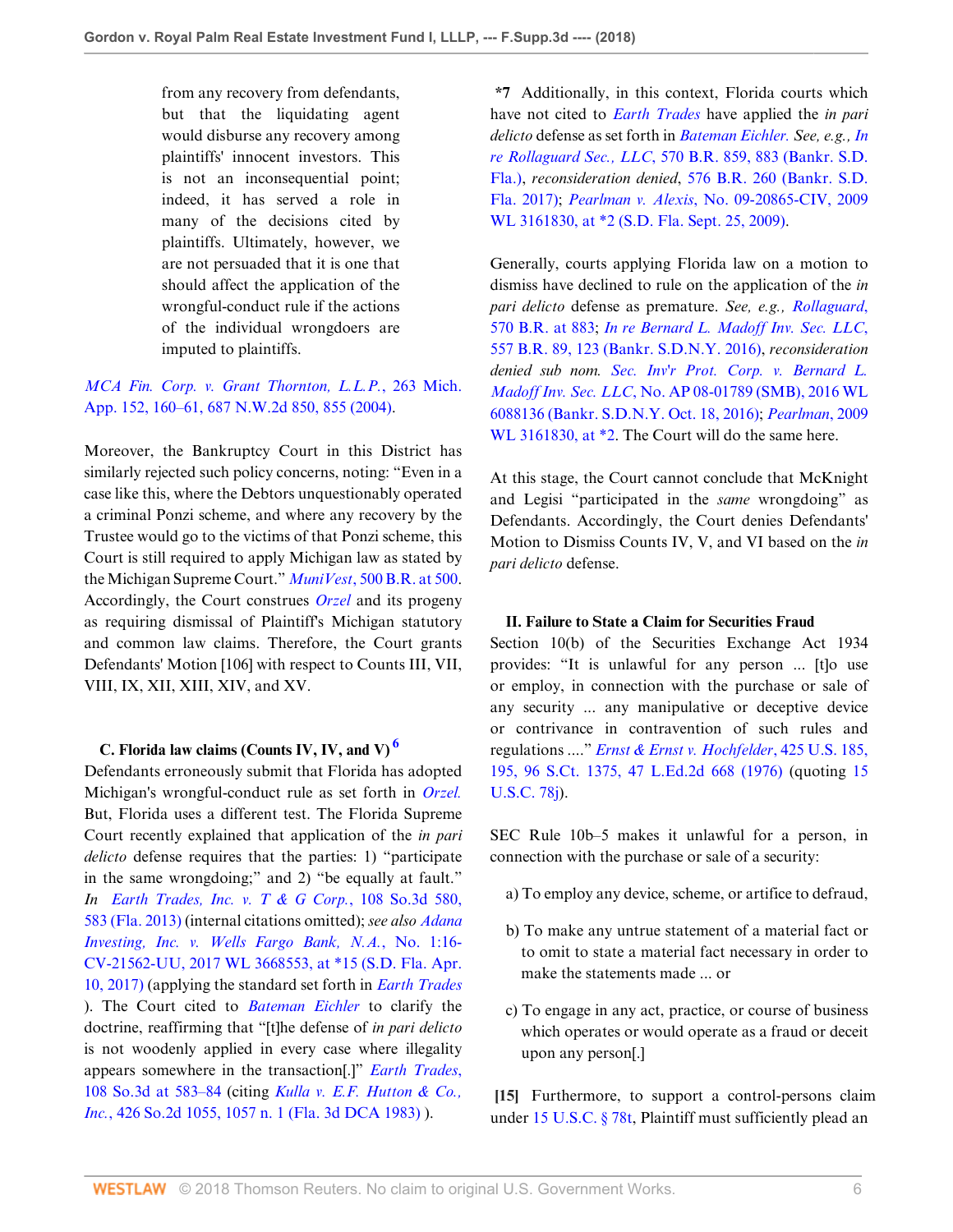underlying or primary securities law violation. *[Doshi v.](http://www.westlaw.com/Link/Document/FullText?findType=Y&serNum=2038920033&pubNum=0000506&originatingDoc=Ie0dc0020607311e88808c81b5a222cba&refType=RP&fi=co_pp_sp_506_1045&originationContext=document&vr=3.0&rs=cblt1.0&transitionType=DocumentItem&contextData=(sc.Folder*cid.8c6830bd08db4649a123d2eba321c023*oc.Search)#co_pp_sp_506_1045) Gen. Cable Corp.*[, 823 F.3d 1032, 1045 \(6th Cir. 2016\)](http://www.westlaw.com/Link/Document/FullText?findType=Y&serNum=2038920033&pubNum=0000506&originatingDoc=Ie0dc0020607311e88808c81b5a222cba&refType=RP&fi=co_pp_sp_506_1045&originationContext=document&vr=3.0&rs=cblt1.0&transitionType=DocumentItem&contextData=(sc.Folder*cid.8c6830bd08db4649a123d2eba321c023*oc.Search)#co_pp_sp_506_1045).

### **A. Maker Liability—Section 10(b) and Rule 10b–5(b)**

**[16]** "[T]o state a claim under Section 10(b) of the Securities Exchange Act of 1934, or under SEC Rule 10b–5, a plaintiff must allege: (1) a misrepresentation or omission; (2) of a material fact that the defendant had a duty to disclose; (3) made with scienter; (4) justifiably relied on by plaintiffs; and (5) proximately causing them injury." *[City of Monroe Employees Ret. Sys. v. Bridgestone](http://www.westlaw.com/Link/Document/FullText?findType=Y&serNum=2006184445&pubNum=0000506&originatingDoc=Ie0dc0020607311e88808c81b5a222cba&refType=RP&fi=co_pp_sp_506_668&originationContext=document&vr=3.0&rs=cblt1.0&transitionType=DocumentItem&contextData=(sc.Folder*cid.8c6830bd08db4649a123d2eba321c023*oc.Search)#co_pp_sp_506_668) Corp.*[, 399 F.3d 651, 668 \(6th Cir. 2005\)](http://www.westlaw.com/Link/Document/FullText?findType=Y&serNum=2006184445&pubNum=0000506&originatingDoc=Ie0dc0020607311e88808c81b5a222cba&refType=RP&fi=co_pp_sp_506_668&originationContext=document&vr=3.0&rs=cblt1.0&transitionType=DocumentItem&contextData=(sc.Folder*cid.8c6830bd08db4649a123d2eba321c023*oc.Search)#co_pp_sp_506_668); *see also [In re](http://www.westlaw.com/Link/Document/FullText?findType=Y&serNum=1994153917&pubNum=0000345&originatingDoc=Ie0dc0020607311e88808c81b5a222cba&refType=RP&fi=co_pp_sp_345_1180&originationContext=document&vr=3.0&rs=cblt1.0&transitionType=DocumentItem&contextData=(sc.Folder*cid.8c6830bd08db4649a123d2eba321c023*oc.Search)#co_pp_sp_345_1180) Checkers Sec. Litig.*[, 858 F.Supp. 1168, 1180 \(M.D. Fla.](http://www.westlaw.com/Link/Document/FullText?findType=Y&serNum=1994153917&pubNum=0000345&originatingDoc=Ie0dc0020607311e88808c81b5a222cba&refType=RP&fi=co_pp_sp_345_1180&originationContext=document&vr=3.0&rs=cblt1.0&transitionType=DocumentItem&contextData=(sc.Folder*cid.8c6830bd08db4649a123d2eba321c023*oc.Search)#co_pp_sp_345_1180) [1994\)](http://www.westlaw.com/Link/Document/FullText?findType=Y&serNum=1994153917&pubNum=0000345&originatingDoc=Ie0dc0020607311e88808c81b5a222cba&refType=RP&fi=co_pp_sp_345_1180&originationContext=document&vr=3.0&rs=cblt1.0&transitionType=DocumentItem&contextData=(sc.Folder*cid.8c6830bd08db4649a123d2eba321c023*oc.Search)#co_pp_sp_345_1180) ("The Florida statutory requirements are identical to Rule 10b–5, except that scienter requirement under Florida law is satisfied by a showing of mere negligence, whereas the minimum showing under Rule 10b–5 is reckless disregard.").

**[17]** With respect to the first element—a misrepresentation or omission—Plaintiff must allege that Defendants made an "untrue statement of a material fact in connection with the purchase or sale of securities." *[Janus Capital Grp., Inc. v. First Derivative Traders](http://www.westlaw.com/Link/Document/FullText?findType=Y&serNum=2025477155&pubNum=0000708&originatingDoc=Ie0dc0020607311e88808c81b5a222cba&refType=RP&originationContext=document&vr=3.0&rs=cblt1.0&transitionType=DocumentItem&contextData=(sc.Folder*cid.8c6830bd08db4649a123d2eba321c023*oc.Search))*, 564 [U.S. 135, 141, 131 S.Ct. 2296, 180 L.Ed.2d 166 \(2011\)](http://www.westlaw.com/Link/Document/FullText?findType=Y&serNum=2025477155&pubNum=0000708&originatingDoc=Ie0dc0020607311e88808c81b5a222cba&refType=RP&originationContext=document&vr=3.0&rs=cblt1.0&transitionType=DocumentItem&contextData=(sc.Folder*cid.8c6830bd08db4649a123d2eba321c023*oc.Search)). "For purposes of Rule 10b–5, the maker of a statement is the person or entity with ultimate authority over the statement, including its content and whether and how to communicate it." *Id.* [at 141–42, 131 S.Ct. 2296.](http://www.westlaw.com/Link/Document/FullText?findType=Y&serNum=2025477155&pubNum=0000708&originatingDoc=Ie0dc0020607311e88808c81b5a222cba&refType=RP&originationContext=document&vr=3.0&rs=cblt1.0&transitionType=DocumentItem&contextData=(sc.Folder*cid.8c6830bd08db4649a123d2eba321c023*oc.Search))

**\*8 [18]** Defendants argue that Plaintiff has failed to allege that any of the named Defendants made a misrepresentation to McKnight or Legisi upon which McKnight relied in purchasing interest in the Fund. Defendants contend that Plaintiff's allegation that Lichtenstein, who is no longer a party to this action, made material representations during the sale, is insufficient to support an action for securities fraud against the Rosettos or the Royal Palm entities.

Plaintiff, on the other hand, argues that Defendants are responsible for Lichtenstein's statements because they had the "intent and reasonable expectation" that such misrepresentations would be communicated to investors like McKnight and Legisi. Plaintiff further argues that because the Royal Palm entities were dominated by the Rosettos and the FINRA Respondents including Lichtenstein, Lichtenstein's alleged wrongdoing can be attributed to the Royal Palm entities.

However, the Supreme Court rejected this argument in *Janus,* [564 U.S. at 143, 131 S.Ct. 2296](http://www.westlaw.com/Link/Document/FullText?findType=Y&serNum=2025477155&pubNum=0000708&originatingDoc=Ie0dc0020607311e88808c81b5a222cba&refType=RP&originationContext=document&vr=3.0&rs=cblt1.0&transitionType=DocumentItem&contextData=(sc.Folder*cid.8c6830bd08db4649a123d2eba321c023*oc.Search)) (explaining that suits against "entities that contribute 'substantial assistance' to the making of a statement but do not actually make it[,] may be brought by the SEC, but not by private parties."). Lichtenstein, not the Rosettos or the Royal Palm entities, made and had control over the statements during the sale. Notably, Sierra, the entity headed by the FINRA Respondents including Lichtenstein, did not formally become the Fund's selling agent until May 9, 2007; this occurred nearly six weeks after the McKnight and Legisi agreed to invest \$5–10 million in the Fund. Moreover, Bruce Rosetto did not direct Lichtenstein to offer and sell securities in the Fund until after the Legisi sale.

Because Lichtenstein is the party who made the alleged misrepresentations for purposes of § 10(b) and Rule 10b– 5, Plaintiff has failed to state a claim that Defendants made a misrepresentation or omission in connection with the sale of securities. Analysis of the remaining elements is unnecessary. Accordingly, the Court grants Defendants' Motion to Dismiss [106] with respect to Plaintiff's maker liability claims.

### **B. Scheme Liability—Rule 10b–5(a) and (c)**

**[19]** The dismissal of Plaintiff's § 10(b) and 10b–5(b) claims is not fatal to Plaintiff's recovery. Under Rule 10b(a) and (c), individuals who participate in a scheme with the purpose and effect of misrepresenting material information in the connection with the sale of securities may be held liable in a private action. *See [Stoneridge](http://www.westlaw.com/Link/Document/FullText?findType=Y&serNum=2014711511&pubNum=0000708&originatingDoc=Ie0dc0020607311e88808c81b5a222cba&refType=RP&originationContext=document&vr=3.0&rs=cblt1.0&transitionType=DocumentItem&contextData=(sc.Folder*cid.8c6830bd08db4649a123d2eba321c023*oc.Search)) [Investment Partners, LLC v. Scientific–Atlanta, Inc.](http://www.westlaw.com/Link/Document/FullText?findType=Y&serNum=2014711511&pubNum=0000708&originatingDoc=Ie0dc0020607311e88808c81b5a222cba&refType=RP&originationContext=document&vr=3.0&rs=cblt1.0&transitionType=DocumentItem&contextData=(sc.Folder*cid.8c6830bd08db4649a123d2eba321c023*oc.Search))*, 552 [U.S. 148, 128 S.Ct. 761, 169 L.Ed.2d 627 \(2008\);](http://www.westlaw.com/Link/Document/FullText?findType=Y&serNum=2014711511&pubNum=0000708&originatingDoc=Ie0dc0020607311e88808c81b5a222cba&refType=RP&originationContext=document&vr=3.0&rs=cblt1.0&transitionType=DocumentItem&contextData=(sc.Folder*cid.8c6830bd08db4649a123d2eba321c023*oc.Search)) *[Benzon v.](http://www.westlaw.com/Link/Document/FullText?findType=Y&serNum=2007169640&pubNum=0000506&originatingDoc=Ie0dc0020607311e88808c81b5a222cba&refType=RP&fi=co_pp_sp_506_610&originationContext=document&vr=3.0&rs=cblt1.0&transitionType=DocumentItem&contextData=(sc.Folder*cid.8c6830bd08db4649a123d2eba321c023*oc.Search)#co_pp_sp_506_610) [Morgan Stanley Distributors, Inc.](http://www.westlaw.com/Link/Document/FullText?findType=Y&serNum=2007169640&pubNum=0000506&originatingDoc=Ie0dc0020607311e88808c81b5a222cba&refType=RP&fi=co_pp_sp_506_610&originationContext=document&vr=3.0&rs=cblt1.0&transitionType=DocumentItem&contextData=(sc.Folder*cid.8c6830bd08db4649a123d2eba321c023*oc.Search)#co_pp_sp_506_610)*, 420 F.3d 598, 610 (6th [Cir. 2005\)](http://www.westlaw.com/Link/Document/FullText?findType=Y&serNum=2007169640&pubNum=0000506&originatingDoc=Ie0dc0020607311e88808c81b5a222cba&refType=RP&fi=co_pp_sp_506_610&originationContext=document&vr=3.0&rs=cblt1.0&transitionType=DocumentItem&contextData=(sc.Folder*cid.8c6830bd08db4649a123d2eba321c023*oc.Search)#co_pp_sp_506_610) (internal citation and quotation marks omitted) ("[A] defendant not liable under Rule 10b–5(b) for failure to disclose ... may still be held liable under Rule 10b–5(a) and 10b–5(c) as a participant in [an] allegedly fraudulent scheme."); *see also [S.E.C. v. Wealth Strategy Partners,](http://www.westlaw.com/Link/Document/FullText?findType=Y&serNum=2036428740&pubNum=0000999&originatingDoc=Ie0dc0020607311e88808c81b5a222cba&refType=RP&originationContext=document&vr=3.0&rs=cblt1.0&transitionType=DocumentItem&contextData=(sc.Folder*cid.8c6830bd08db4649a123d2eba321c023*oc.Search)) LC*[, No. 8:14-CV-02427-T, 2015 WL 3603621, at \\*8 \(M.D.](http://www.westlaw.com/Link/Document/FullText?findType=Y&serNum=2036428740&pubNum=0000999&originatingDoc=Ie0dc0020607311e88808c81b5a222cba&refType=RP&originationContext=document&vr=3.0&rs=cblt1.0&transitionType=DocumentItem&contextData=(sc.Folder*cid.8c6830bd08db4649a123d2eba321c023*oc.Search)) [Fla. June 5, 2015\)](http://www.westlaw.com/Link/Document/FullText?findType=Y&serNum=2036428740&pubNum=0000999&originatingDoc=Ie0dc0020607311e88808c81b5a222cba&refType=RP&originationContext=document&vr=3.0&rs=cblt1.0&transitionType=DocumentItem&contextData=(sc.Folder*cid.8c6830bd08db4649a123d2eba321c023*oc.Search)) (denying defendants' motion to dismiss plaintiff's scheme liability claim).

**[20] [21]** "To state a claim based on conduct that violates Rule 10b–5(a) and (c), [a] plaintiff must allege that a defendant[:] (1) committed a deceptive or manipulative act, (2) with scienter, that (3) the act affected the market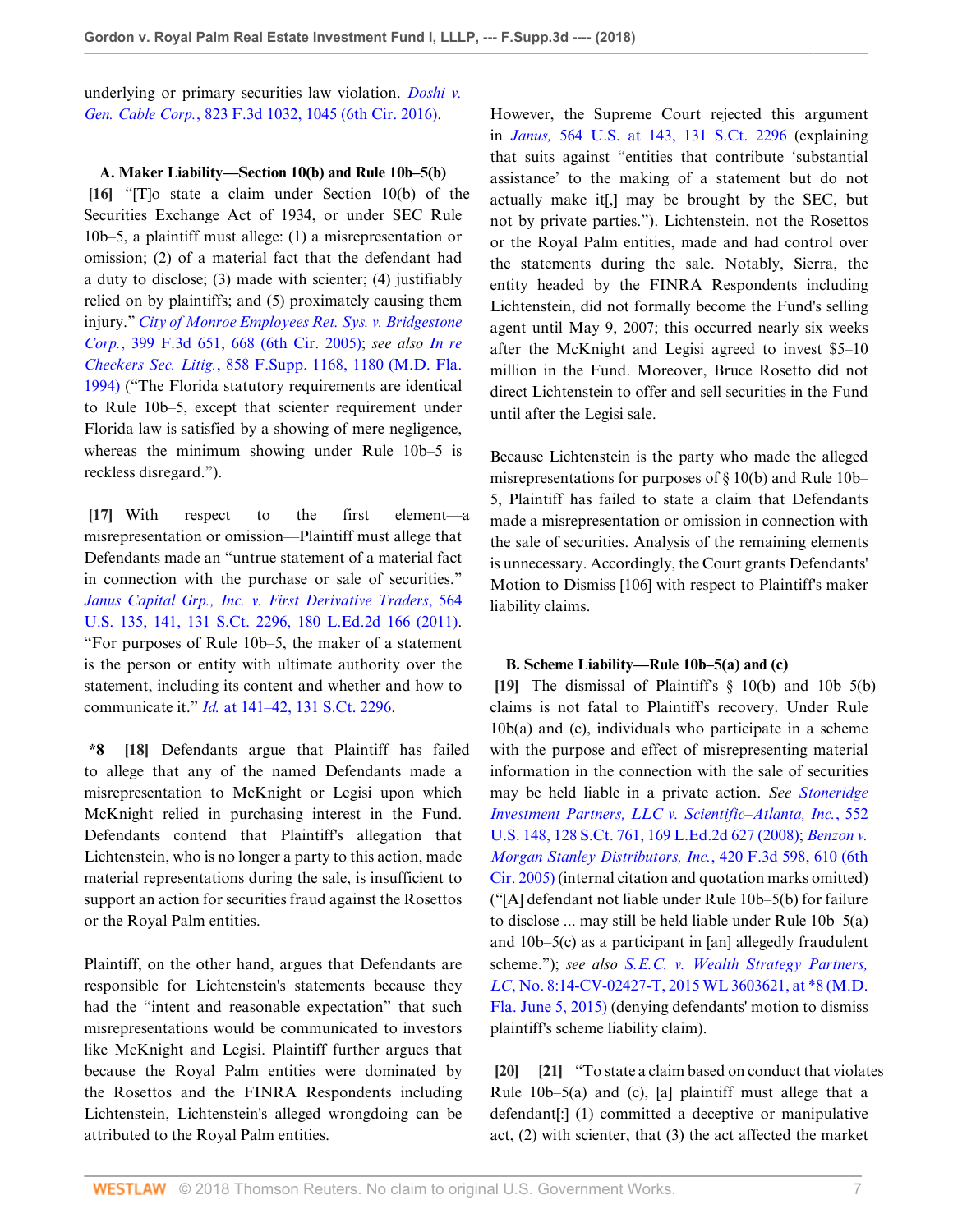for securities or was otherwise in connection with their purchase or sale, and that (4) defendants' actions caused the plaintiffs' injuries." *[Kerrigan v. Visalus, Inc.](http://www.westlaw.com/Link/Document/FullText?findType=Y&serNum=2038434071&pubNum=0000999&originatingDoc=Ie0dc0020607311e88808c81b5a222cba&refType=RP&originationContext=document&vr=3.0&rs=cblt1.0&transitionType=DocumentItem&contextData=(sc.Folder*cid.8c6830bd08db4649a123d2eba321c023*oc.Search))*, No. 14- [CV, 2016 WL 892804, at \\*15 \(E.D. Mich. Mar. 9, 2016\)](http://www.westlaw.com/Link/Document/FullText?findType=Y&serNum=2038434071&pubNum=0000999&originatingDoc=Ie0dc0020607311e88808c81b5a222cba&refType=RP&originationContext=document&vr=3.0&rs=cblt1.0&transitionType=DocumentItem&contextData=(sc.Folder*cid.8c6830bd08db4649a123d2eba321c023*oc.Search)) (internal citation and quotation marks omitted). Plaintiff need not allege a misstatement or omission to succeed on a 10b–5(a) or (c) claim. *[JAC Holding Enterprises, Inc. v.](http://www.westlaw.com/Link/Document/FullText?findType=Y&serNum=2032755257&pubNum=0004637&originatingDoc=Ie0dc0020607311e88808c81b5a222cba&refType=RP&fi=co_pp_sp_4637_734&originationContext=document&vr=3.0&rs=cblt1.0&transitionType=DocumentItem&contextData=(sc.Folder*cid.8c6830bd08db4649a123d2eba321c023*oc.Search)#co_pp_sp_4637_734) Atrium Capital Partners*[, LLC, 997 F.Supp.2d 710, 734](http://www.westlaw.com/Link/Document/FullText?findType=Y&serNum=2032755257&pubNum=0004637&originatingDoc=Ie0dc0020607311e88808c81b5a222cba&refType=RP&fi=co_pp_sp_4637_734&originationContext=document&vr=3.0&rs=cblt1.0&transitionType=DocumentItem&contextData=(sc.Folder*cid.8c6830bd08db4649a123d2eba321c023*oc.Search)#co_pp_sp_4637_734) [\(E.D. Mich. 2014\)](http://www.westlaw.com/Link/Document/FullText?findType=Y&serNum=2032755257&pubNum=0004637&originatingDoc=Ie0dc0020607311e88808c81b5a222cba&refType=RP&fi=co_pp_sp_4637_734&originationContext=document&vr=3.0&rs=cblt1.0&transitionType=DocumentItem&contextData=(sc.Folder*cid.8c6830bd08db4649a123d2eba321c023*oc.Search)#co_pp_sp_4637_734) (internal citation and quotation marks omitted).

**\*9 [22]** The Complaint states a plausible claim that the Rosettos and the Royal Palm entities participated in a scheme to defraud McKnight and Legisi. Defendants' actions leading up to the sale, including the formation of separate Royal Palm entities and other investment schemes, were taken "in connection with" the Fund sale. Moreover, the allegations that the Rosettos and Royal Palm entities changed the terms of the Offering to dramatically affect potential returns after the sale further support Plaintiff's claim that Defendants engaged in deceptive and manipulative conduct. Consequently, the Court denies Defendants' Motion to Dismiss [106] with respect to Plaintiff's scheme liability claims.

## **III. Standing to Pursue Michigan Avoidance of Fraudulent Transfers Claims (Counts X and XI)**

**[23]** Defendants argue that Plaintiff lacks standing to bring avoidance of fraudulent transfers claims. [M.C.L.](http://www.westlaw.com/Link/Document/FullText?findType=L&pubNum=1000043&cite=MIST566.34&originatingDoc=Ie0dc0020607311e88808c81b5a222cba&refType=LQ&originationContext=document&vr=3.0&rs=cblt1.0&transitionType=DocumentItem&contextData=(sc.Folder*cid.8c6830bd08db4649a123d2eba321c023*oc.Search)) [§§ 566.34](http://www.westlaw.com/Link/Document/FullText?findType=L&pubNum=1000043&cite=MIST566.34&originatingDoc=Ie0dc0020607311e88808c81b5a222cba&refType=LQ&originationContext=document&vr=3.0&rs=cblt1.0&transitionType=DocumentItem&contextData=(sc.Folder*cid.8c6830bd08db4649a123d2eba321c023*oc.Search)) and [566.35](http://www.westlaw.com/Link/Document/FullText?findType=L&pubNum=1000043&cite=MIST566.35&originatingDoc=Ie0dc0020607311e88808c81b5a222cba&refType=LQ&originationContext=document&vr=3.0&rs=cblt1.0&transitionType=DocumentItem&contextData=(sc.Folder*cid.8c6830bd08db4649a123d2eba321c023*oc.Search)) confer standing on creditors who seek to void transfers made, or obligations incurred, by debtors. Defendants maintain that Plaintiff, who stands in the shoes of McKnight and Legisi, is not a creditor of Legisi and McKnight, and therefore cannot bring claims pursuant to Michigan's statutory provisions.

**[24]** A receiver has standing to bring a claim if at least one of the receivership entities would have had standing to bring the claim. *Wuliger*[, 567 F.3d at 794 \(6th Cir. 2009\)](http://www.westlaw.com/Link/Document/FullText?findType=Y&serNum=2018924537&pubNum=0000506&originatingDoc=Ie0dc0020607311e88808c81b5a222cba&refType=RP&fi=co_pp_sp_506_794&originationContext=document&vr=3.0&rs=cblt1.0&transitionType=DocumentItem&contextData=(sc.Folder*cid.8c6830bd08db4649a123d2eba321c023*oc.Search)#co_pp_sp_506_794). Because Legisi, one of the receivership entities would have had standing to bring avoidance of fraudulent transfer claims, Plaintiff has standing to bring such claims. *See Coppola v. Manning*[, No. 323994, 2015 WL 7288050, at \\*5](http://www.westlaw.com/Link/Document/FullText?findType=Y&serNum=2037625880&pubNum=0000999&originatingDoc=Ie0dc0020607311e88808c81b5a222cba&refType=RP&originationContext=document&vr=3.0&rs=cblt1.0&transitionType=DocumentItem&contextData=(sc.Folder*cid.8c6830bd08db4649a123d2eba321c023*oc.Search)) [\(Mich. Ct. App. Nov. 17, 2015\)](http://www.westlaw.com/Link/Document/FullText?findType=Y&serNum=2037625880&pubNum=0000999&originatingDoc=Ie0dc0020607311e88808c81b5a222cba&refType=RP&originationContext=document&vr=3.0&rs=cblt1.0&transitionType=DocumentItem&contextData=(sc.Folder*cid.8c6830bd08db4649a123d2eba321c023*oc.Search)) (noting that the receiver "had standing to pursue lawsuits on behalf of ReCellular for the purpose of protecting the receivership estate[.]").

In addition, several other circuits have explicitly held that a receiver in a Ponzi scheme case may be considered a creditor for purposes of standing. *See [Evans v. Burrell](http://www.westlaw.com/Link/Document/FullText?findType=Y&serNum=2037305018&pubNum=0000999&originatingDoc=Ie0dc0020607311e88808c81b5a222cba&refType=RP&originationContext=document&vr=3.0&rs=cblt1.0&transitionType=DocumentItem&contextData=(sc.Folder*cid.8c6830bd08db4649a123d2eba321c023*oc.Search))*, [No. CV 14-330-GFVT, 2015 WL 5772414, at \\*6 \(E.D.](http://www.westlaw.com/Link/Document/FullText?findType=Y&serNum=2037305018&pubNum=0000999&originatingDoc=Ie0dc0020607311e88808c81b5a222cba&refType=RP&originationContext=document&vr=3.0&rs=cblt1.0&transitionType=DocumentItem&contextData=(sc.Folder*cid.8c6830bd08db4649a123d2eba321c023*oc.Search)) [Ky. Sept. 30, 2015\)](http://www.westlaw.com/Link/Document/FullText?findType=Y&serNum=2037305018&pubNum=0000999&originatingDoc=Ie0dc0020607311e88808c81b5a222cba&refType=RP&originationContext=document&vr=3.0&rs=cblt1.0&transitionType=DocumentItem&contextData=(sc.Folder*cid.8c6830bd08db4649a123d2eba321c023*oc.Search)) (citing *[Janvey v. Democratic Senatorial](http://www.westlaw.com/Link/Document/FullText?findType=Y&serNum=2030157621&pubNum=0000506&originatingDoc=Ie0dc0020607311e88808c81b5a222cba&refType=RP&fi=co_pp_sp_506_192&originationContext=document&vr=3.0&rs=cblt1.0&transitionType=DocumentItem&contextData=(sc.Folder*cid.8c6830bd08db4649a123d2eba321c023*oc.Search)#co_pp_sp_506_192) Campaign Comm., Inc.*[, 712 F.3d 185, 192 \(5th Cir. 2013\)](http://www.westlaw.com/Link/Document/FullText?findType=Y&serNum=2030157621&pubNum=0000506&originatingDoc=Ie0dc0020607311e88808c81b5a222cba&refType=RP&fi=co_pp_sp_506_192&originationContext=document&vr=3.0&rs=cblt1.0&transitionType=DocumentItem&contextData=(sc.Folder*cid.8c6830bd08db4649a123d2eba321c023*oc.Search)#co_pp_sp_506_192); *Wing v. Dockstader*[, 482 Fed.Appx. 361, 363 \(10th Cir.](http://www.westlaw.com/Link/Document/FullText?findType=Y&serNum=2027848763&pubNum=0006538&originatingDoc=Ie0dc0020607311e88808c81b5a222cba&refType=RP&fi=co_pp_sp_6538_363&originationContext=document&vr=3.0&rs=cblt1.0&transitionType=DocumentItem&contextData=(sc.Folder*cid.8c6830bd08db4649a123d2eba321c023*oc.Search)#co_pp_sp_6538_363) [2012\)](http://www.westlaw.com/Link/Document/FullText?findType=Y&serNum=2027848763&pubNum=0006538&originatingDoc=Ie0dc0020607311e88808c81b5a222cba&refType=RP&fi=co_pp_sp_6538_363&originationContext=document&vr=3.0&rs=cblt1.0&transitionType=DocumentItem&contextData=(sc.Folder*cid.8c6830bd08db4649a123d2eba321c023*oc.Search)#co_pp_sp_6538_363); *Donell v. Kowell*[, 533 F.3d 762, 777 \(9th Cir. 2008\)](http://www.westlaw.com/Link/Document/FullText?findType=Y&serNum=2016432754&pubNum=0000506&originatingDoc=Ie0dc0020607311e88808c81b5a222cba&refType=RP&fi=co_pp_sp_506_777&originationContext=document&vr=3.0&rs=cblt1.0&transitionType=DocumentItem&contextData=(sc.Folder*cid.8c6830bd08db4649a123d2eba321c023*oc.Search)#co_pp_sp_506_777); *Scholes v. Lehmann*[, 56 F.3d 750, 753–55 \(7th Cir. 1995\)](http://www.westlaw.com/Link/Document/FullText?findType=Y&serNum=1995112332&pubNum=0000506&originatingDoc=Ie0dc0020607311e88808c81b5a222cba&refType=RP&fi=co_pp_sp_506_753&originationContext=document&vr=3.0&rs=cblt1.0&transitionType=DocumentItem&contextData=(sc.Folder*cid.8c6830bd08db4649a123d2eba321c023*oc.Search)#co_pp_sp_506_753) ). Accordingly, the Court rejects Defendants' argument that Plaintiff lacks standing to pursue avoidance of fraudulent transfers claims on behalf of the receivership.

# **IV. Failure to State a Claim for Breach of Partnership Agreement and Violation of the Florida Revised Limited Partnership Act**

Defendants argue that Plaintiff cannot hold Defendants other than the Management Company liable for breach of the Partnership Agreement, or for violating Florida's Revised Uniform Limited Partnership Act, because they were neither parties to the Agreement nor partners in the Fund.

<span id="page-7-0"></span>Plaintiff argues that Florida's Revised Uniform Limited Partnership Act, F.S. §  $620.2001(1)$ ,<sup>[7](#page-10-0)</sup> authorizes him to bring a direct action for breach of the Partnership Agreement against all Defendants. This argument is without merit. [Section 620.2001](http://www.westlaw.com/Link/Document/FullText?findType=L&pubNum=1000006&cite=FLSTS620.2001&originatingDoc=Ie0dc0020607311e88808c81b5a222cba&refType=LQ&originationContext=document&vr=3.0&rs=cblt1.0&transitionType=DocumentItem&contextData=(sc.Folder*cid.8c6830bd08db4649a123d2eba321c023*oc.Search)) authorizes a limited partner to maintain an action against a general partner—it does not authorize a limited partner to maintain an action against any person or entity that conducts business with the general partner. Furthermore, Plaintiff has failed to allege that the Rosettos or Royal Marketing were parties or signatories to the Agreement.

**\*10 [25]** Nonetheless, the remaining Defendants may be liable for the Management Company's conduct under a corporate veil piercing theory. To state a claim for piercing the corporate veil, Plaintiff must allege:

- (1) the shareholder dominated and controlled the corporation to such an extent that the corporation's independent existence was in fact non-existent and the shareholders were in fact alter egos of the corporation;
- (2) the corporate form must have been organized or used for a fraudulent or improper purpose; and
- (3) the fraudulent or improper use of the corporate form caused injury to the claimant.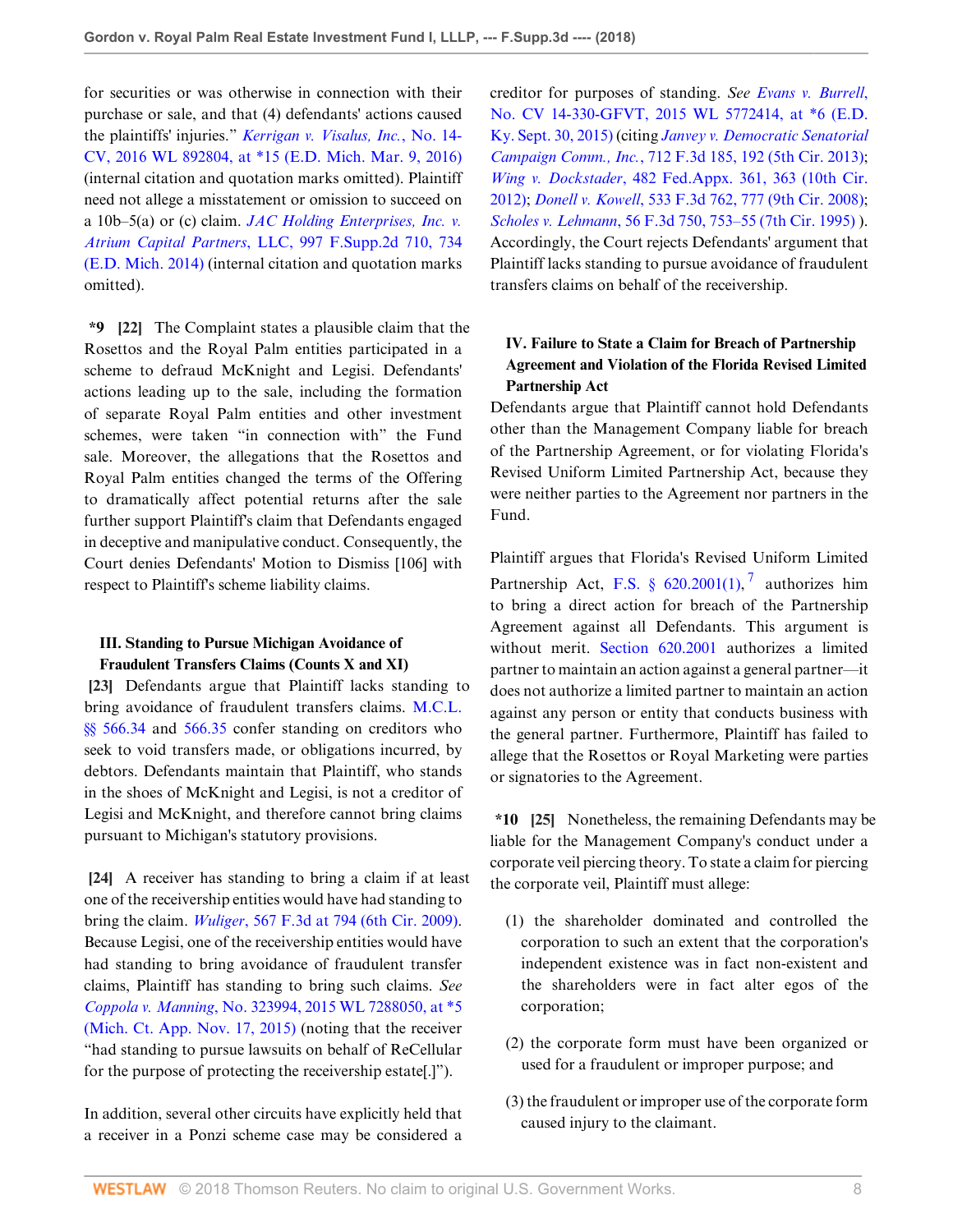# *[S–Fer Int'l, Inc. v. Stonesheets, LLC](http://www.westlaw.com/Link/Document/FullText?findType=Y&serNum=2041525545&pubNum=0000999&originatingDoc=Ie0dc0020607311e88808c81b5a222cba&refType=RP&originationContext=document&vr=3.0&rs=cblt1.0&transitionType=DocumentItem&contextData=(sc.Folder*cid.8c6830bd08db4649a123d2eba321c023*oc.Search))*, No. 14-24662-CIV, [2016 WL 8808749, at \\*3 \(S.D. Fla. July 22, 2016\)](http://www.westlaw.com/Link/Document/FullText?findType=Y&serNum=2041525545&pubNum=0000999&originatingDoc=Ie0dc0020607311e88808c81b5a222cba&refType=RP&originationContext=document&vr=3.0&rs=cblt1.0&transitionType=DocumentItem&contextData=(sc.Folder*cid.8c6830bd08db4649a123d2eba321c023*oc.Search)).

**[26]** Although Bruce Rosetto, a managing member of the Management Company did not personally breach the Partnership Agreement, he may be held personally liable under a veil piercing theory. *See [Hudson & Keyse,](http://www.westlaw.com/Link/Document/FullText?findType=Y&serNum=2018483600&pubNum=0000999&originatingDoc=Ie0dc0020607311e88808c81b5a222cba&refType=RP&originationContext=document&vr=3.0&rs=cblt1.0&transitionType=DocumentItem&contextData=(sc.Folder*cid.8c6830bd08db4649a123d2eba321c023*oc.Search)) [LLC v. Goldberg & Assocs., LLC](http://www.westlaw.com/Link/Document/FullText?findType=Y&serNum=2018483600&pubNum=0000999&originatingDoc=Ie0dc0020607311e88808c81b5a222cba&refType=RP&originationContext=document&vr=3.0&rs=cblt1.0&transitionType=DocumentItem&contextData=(sc.Folder*cid.8c6830bd08db4649a123d2eba321c023*oc.Search))*, No. 07-81047-CIV, [2009 WL 790115, at \\*3 \(S.D. Fla. Mar. 24, 2009\).](http://www.westlaw.com/Link/Document/FullText?findType=Y&serNum=2018483600&pubNum=0000999&originatingDoc=Ie0dc0020607311e88808c81b5a222cba&refType=RP&originationContext=document&vr=3.0&rs=cblt1.0&transitionType=DocumentItem&contextData=(sc.Folder*cid.8c6830bd08db4649a123d2eba321c023*oc.Search)) The allegations in Complaint, as a whole, sufficiently state a plausible claim that Bruce Rosetto dominated and controlled the Management Company to such an extent that its independent existence was non-existent. *See* ¶¶ 43; 82–83; 107; 113–14; 199. However, such allegations are not sufficiently pled with respect to Robert and Roxanne Rosetto. Accordingly, Counts V and VI are dismissed as to Royal Marketing and Robert and Roxanne Rosetto only.

In the sections below, the Court assesses Defendants' alternative grounds for dismissal as they relate to the Management Company and Bruce Rosetto.

### **A. Breach of Partnership Agreement (Count V)**

**[27]** Where a partnership is established by written agreement, either party may bring an action for breach of the agreement. *[Anthony Distributors, Inc. v. Miller](http://www.westlaw.com/Link/Document/FullText?findType=Y&serNum=1995090397&pubNum=0000345&originatingDoc=Ie0dc0020607311e88808c81b5a222cba&refType=RP&fi=co_pp_sp_345_1031&originationContext=document&vr=3.0&rs=cblt1.0&transitionType=DocumentItem&contextData=(sc.Folder*cid.8c6830bd08db4649a123d2eba321c023*oc.Search)#co_pp_sp_345_1031) Brewing Co.*[, 882 F.Supp. 1024, 1031 \(M.D. Fla. 1995\)](http://www.westlaw.com/Link/Document/FullText?findType=Y&serNum=1995090397&pubNum=0000345&originatingDoc=Ie0dc0020607311e88808c81b5a222cba&refType=RP&fi=co_pp_sp_345_1031&originationContext=document&vr=3.0&rs=cblt1.0&transitionType=DocumentItem&contextData=(sc.Folder*cid.8c6830bd08db4649a123d2eba321c023*oc.Search)#co_pp_sp_345_1031) (internal citation omitted).

Relevant for purposes of this Motion are the following Agreement provisions:

Section 5.01: The General Partner shall have the exclusive right and responsibility to manage the business of the Partnership and is hereby authorized to take any action of any kind and to do anything and everything the General Partner deems necessary in connection therewith .... the General Partner is authorized and empowered ... to: (a) enter into, execute, maintain and/or terminate contracts, undertakings, agreements ... in the name of the Partnership ... and do or perform all such things as may be necessary or advisable in furtherance of the Partnership's powers.

Section 5.02: [T]he General Partner shall use commercially reasonable efforts, as determined in the sole discretion of the General Partner, to ensure that any contract or agreement with any Affiliate is on terms that are fair relative to general industry standards[.]

Section 10.01(a): Each partner represents and warrants that it is duly organized or formed, validly existing, and in good standing under the laws of the jurisdiction of its incorporation[.]

**[28]** Defendants argue that Plaintiff cannot succeed on his breach of contract claim because Legisi Marketing committed the first material breach of the Agreement when it falsely represented it was a valid and legitimate entity in violation of  $\S$  10.01(a). But, this defense is unavailable where the party "fails to declare a breach of contract" and "continues to perform under the contract after learning of the breach." *[Acosta v. Dist. Bd. of](http://www.westlaw.com/Link/Document/FullText?findType=Y&serNum=2006660729&pubNum=0000735&originatingDoc=Ie0dc0020607311e88808c81b5a222cba&refType=RP&fi=co_pp_sp_735_229&originationContext=document&vr=3.0&rs=cblt1.0&transitionType=DocumentItem&contextData=(sc.Folder*cid.8c6830bd08db4649a123d2eba321c023*oc.Search)#co_pp_sp_735_229) [Trustees of Miami–Dade Cmty. Coll.](http://www.westlaw.com/Link/Document/FullText?findType=Y&serNum=2006660729&pubNum=0000735&originatingDoc=Ie0dc0020607311e88808c81b5a222cba&refType=RP&fi=co_pp_sp_735_229&originationContext=document&vr=3.0&rs=cblt1.0&transitionType=DocumentItem&contextData=(sc.Folder*cid.8c6830bd08db4649a123d2eba321c023*oc.Search)#co_pp_sp_735_229)*, 905 So.2d 226, [229 \(Fla. Dist. Ct. App. 2005\)](http://www.westlaw.com/Link/Document/FullText?findType=Y&serNum=2006660729&pubNum=0000735&originatingDoc=Ie0dc0020607311e88808c81b5a222cba&refType=RP&fi=co_pp_sp_735_229&originationContext=document&vr=3.0&rs=cblt1.0&transitionType=DocumentItem&contextData=(sc.Folder*cid.8c6830bd08db4649a123d2eba321c023*oc.Search)#co_pp_sp_735_229) (internal citation and quotation marks omitted). Here, Defendants did not treat Legisi's misrepresentation as a discharge of their duties under the Agreement. Instead, they continued to act under the Agreement, and to receive investments, despite having been aware that McKnight and Legisi were under investigation by the Office of Financial and Insurance Services and the SEC.<sup>[8](#page-10-1)</sup>

<span id="page-8-0"></span>**\*11 [29]** Having rejected Defendants' first material breach defense, the Court finds that Plaintiff has stated a claim for breach of §§ 5.01 and 5.02. Plaintiff alleges that Defendants breached the Agreement by "secretly chang[ing] material terms" and entering into transactions "which were not fair or commercially reasonable." Compl. at ¶ 191. Plaintiff further alleges that Defendants' self-dealing loans and gift transactions violated the Agreement, which restricted loans to the purchase to real estate. *Id.* at ¶ 134. Accordingly, the Court denies Defendants' Motion to Dismiss Count V.

# **B. Breach of Fiduciary Duties Under § 620.1408 (Count VI)**

**[30]** Section 620.1408 provides that a general partner owes duties of care and loyalty to its limited partners. Plaintiff alleges that the Management Company, and its agents, breached its fiduciary duty of loyalty by:

> secretly changing the material terms of the Partnership Agreement, by entering transactions with the affiliated entities, where the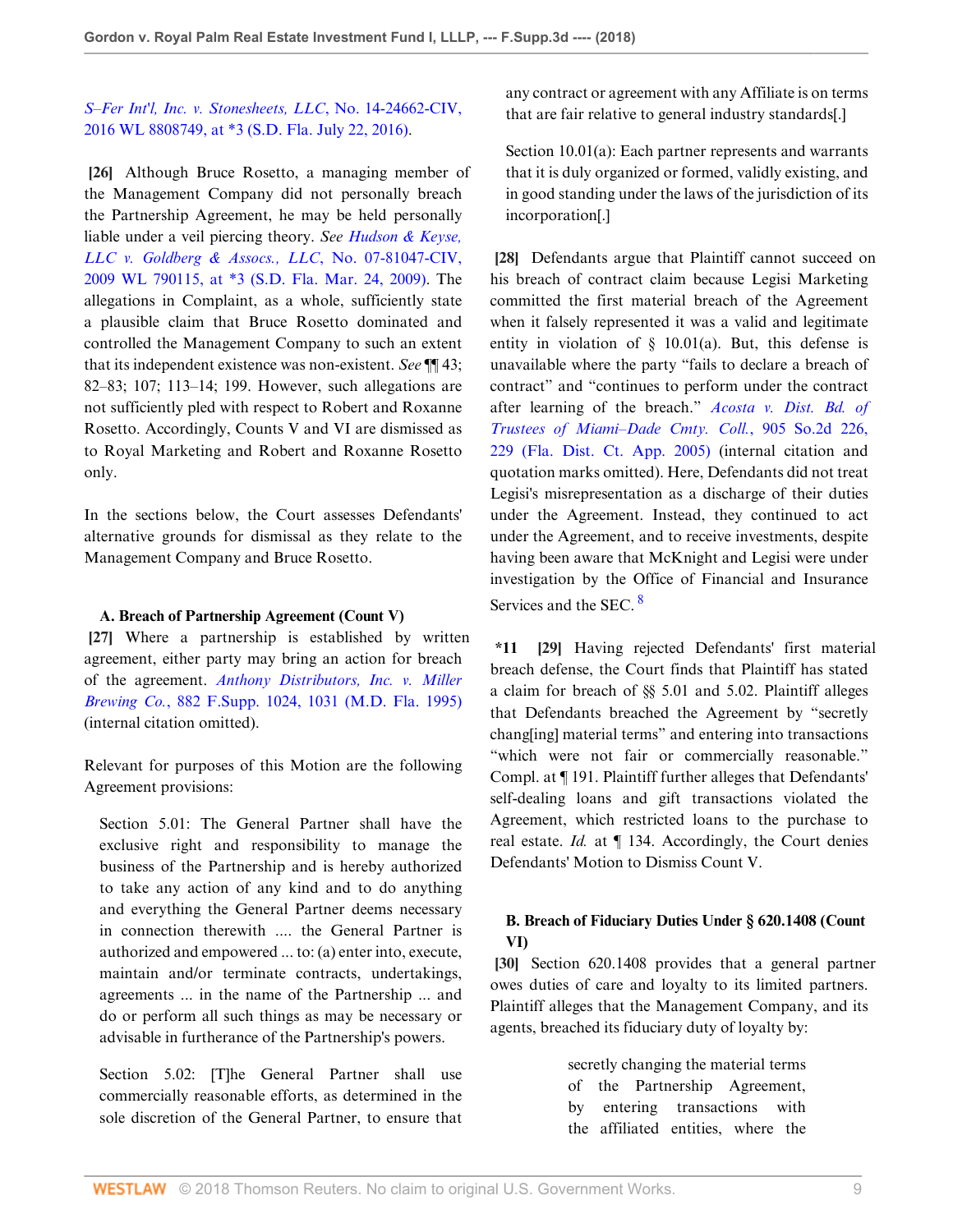affiliated entities had interests adverse to the Partnership and the Partnership's sole limited partner, Legisi, and by diverting business opportunities and assets from the Investment Fund.

### Compl. at ¶ 202.

Plaintiff further alleges that the Management Company, and its agents, breached its duty of care by:

> causing the [Fund] to enter commercially unreasonable and unfair affiliated transactions, and by failing to disclose the increased array of fees, commissions, and profits Defendants extracted from the [Fund,] to the detriment of the partnership's sole limited partner, Legisi Marketing.

*Id.* at ¶ 203.

The pleadings support a plausible claim that the Management Company and Bruce Rosetto breached their duty of care by engaging in self-dealing in pursuit of interests adverse to the Fund and Legisi Marketing. *See [Carolina Pres. Partners, Inc. v. Wolf Arbin Weinhold](http://www.westlaw.com/Link/Document/FullText?findType=Y&serNum=2018496516&pubNum=0000164&originatingDoc=Ie0dc0020607311e88808c81b5a222cba&refType=RP&fi=co_pp_sp_164_763&originationContext=document&vr=3.0&rs=cblt1.0&transitionType=DocumentItem&contextData=(sc.Folder*cid.8c6830bd08db4649a123d2eba321c023*oc.Search)#co_pp_sp_164_763)*, [414 B.R. 754, 763 \(M.D. Fla. 2009\)](http://www.westlaw.com/Link/Document/FullText?findType=Y&serNum=2018496516&pubNum=0000164&originatingDoc=Ie0dc0020607311e88808c81b5a222cba&refType=RP&fi=co_pp_sp_164_763&originationContext=document&vr=3.0&rs=cblt1.0&transitionType=DocumentItem&contextData=(sc.Folder*cid.8c6830bd08db4649a123d2eba321c023*oc.Search)#co_pp_sp_164_763). The pleadings further support a claim that the use of Legisi's investment to purchase and fund other companies was intentional misconduct in breach of the duty of care. Therefore, the Court denies Defendants' Motion to Dismiss Count VI.

For the reasons stated above, and incorporating the reasons stated on the record, the Court **GRANTS in part and DENIES in part** Defendants' Motion to Dismiss [106]. This ruling has the effect of dismissing: Plaintiff's maker liability claims set forth in Counts I, II, and IV against all named Defendants; Counts III, VII, VIII, IX, XII, XIII, XIV, and XV against all named Defendants; and Counts V and VI against Defendants Royal Marketing Services, Inc., Robert Rosetto, and Roxanne Rosetto only.

Remaining in this action are: Plaintiff's scheme liability claims set forth in Counts I, II, and IV against all named Defendants; Counts V and VI against Defendants Bruce Rosetto and Royal Palm Investment Management Company only; and Counts X and XI against all Defendants.

Accordingly,

**IT IS ORDERED** that Defendants' Motion to Dismiss [106] is **GRANTED in part and DENIED in part**.

**IT IS FURTHER ORDERED** that Counts III, VII, VIII, IX, XII, XIII, XIV, and XV of the Second Amended Complaint are **DISMISSED**.

**IT IS FURTHER ORDERED** that Counts V and VI of the Second Amended Complaint are **DISMISSED** as to Defendants Royal Marketing Services, Inc., Robert Rosetto, and Roxanne Rosetto only.

### **SO ORDERED.**

#### **All Citations**

--- F.Supp.3d ----, 2018 WL 2382090

### **CONCLUSION**

#### Footnotes

- <span id="page-9-0"></span>[1](#page-1-0) The Legisi Program represented that it was a wholly-owned subsidiary of Legisi Holdings.
- <span id="page-9-1"></span>[2](#page-1-1) Bruce and Roxanne are husband and wife. Robert is their son.
- <span id="page-9-2"></span>[3](#page-1-2) Hereinafter, the Fund, the Management Company, and Royal Marketing may be referred to collectively as the "Royal Palm entities."
- <span id="page-9-3"></span>[4](#page-2-0) The Rosetto Defendants were not subject to FINRA's jurisdiction.
- <span id="page-9-4"></span>[5](#page-3-0) Defendants do not assert the *in pari delicto* defense with respect to Counts X and XI of the Complaint.
- <span id="page-9-5"></span>[6](#page-5-0) Florida law applies to Plaintiff's claims under the Florida Securities and Investor Protection Act (Count IV) and Florida Revised Uniform Limited Partnership Act (Count VI). Additionally, Florida law applies to Plaintiff's claim for Breach of Partnership Agreement (Count V) because the Agreement provides for the application of Florida law.